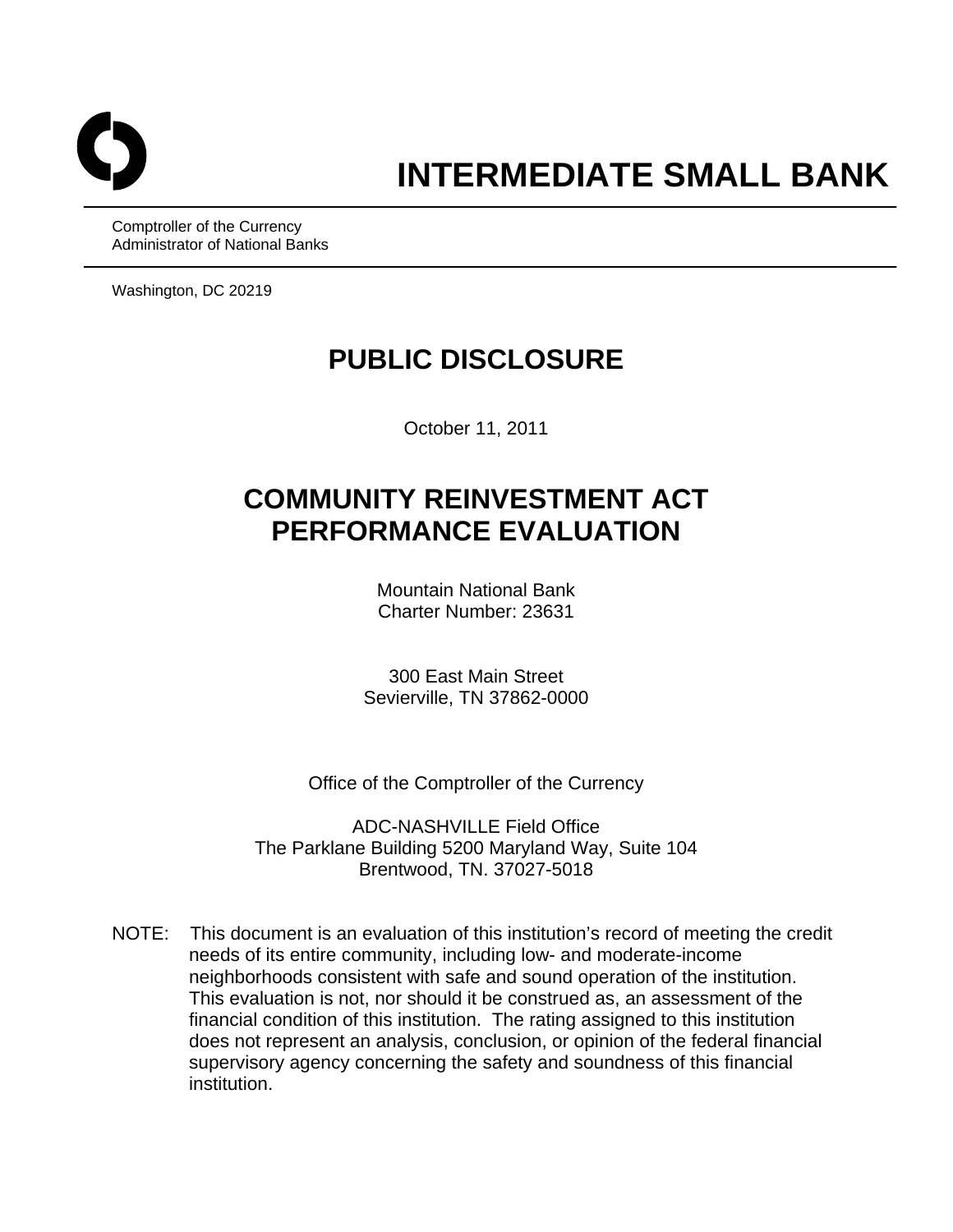## **INSTITUTION'S CRA RATING: This institution is rated "Satisfactory."**

### **The Lending Test is rated: "Satisfactory." The Community Development Test is rated: "Outstanding."**

Mountain National Bank (MNB) has a satisfactory record of meeting community credit needs. This is based on the following:

- The bank's loan-to-deposit ratio is reasonable and averaged 81% during the evaluation period. MNB's loan-to-deposit ratio ranged from a low of 73% March 2009 to a high of 92% September 2008.
- A substantial majority of MNB loans are within the bank's Assessment Area. Approximately 87% of the number and 86% of the dollar volume of loans were to borrowers within the Assessment Area.
- MNB's distribution of loans to borrowers of different income (including low-and moderate-income) levels and businesses of different sizes is reasonable. Rural Development (RD) loans generated to low-and moderate-income individuals are also taken into consideration. Consideration was also given to the decline in the residential real estate market which negatively impacted loan demand and underwriting opportunities.
- The geographic distribution of loans reflects reasonable dispersion although the number and dollar amount of loans are below area demographics. Consideration was given to the decline in the residential real estate market which negatively impacted loan demand and underwriting opportunities.
- MNB's community development performance demonstrates excellent responsiveness to the community development needs in its Assessment Area (AA).

## **Scope of Examination**

This Performance Evaluation is a full scope review and covers the period August 25, 2008 through October 10, 2011. Results were consolidated for comparative and analysis purposes and evaluated using 2000 Census demographic information. MNB has no bank owned affiliates. A data integrity review was conducted prior to this evaluation. The review concluded that the bank's internal data was reliable. We also reviewed the bank's community development loans and community development investments and services to ensure they met the definition of community development.

Conclusions regarding the Lending Test are based on residential loans including home purchases, home improvements, and home refinances. MNB is a Home Mortgage Disclosure Act (HMDA) reporter. All residential loans considered in the Lending Test originated from January 1, 2009 through September 30, 2011 were considered in our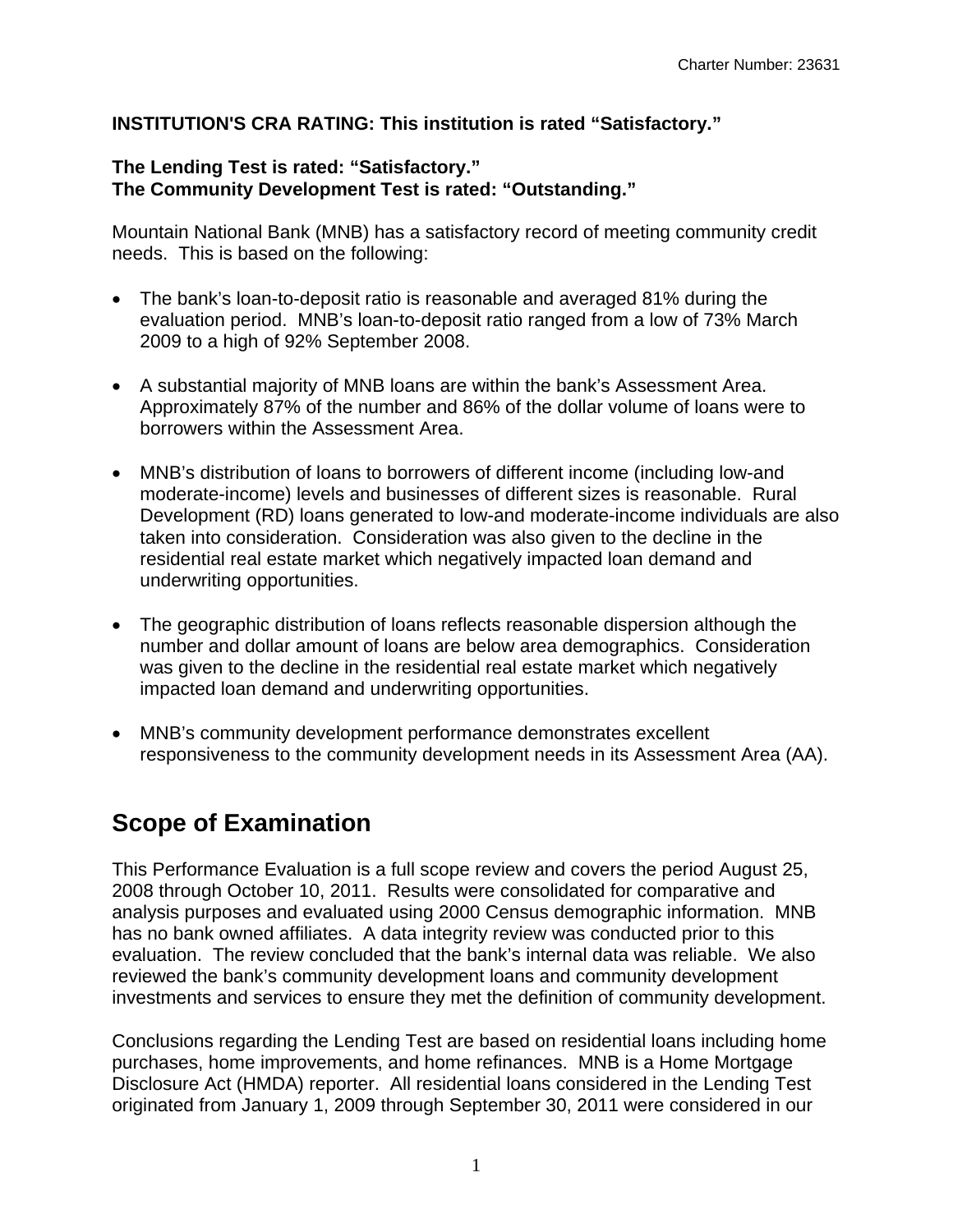analysis. A sample of small business loans originated during the same time period was also considered in the Lending Test.

## **Description of Institution**

MNB is an independent, intrastate bank which opened for business in 1998. Effective June 2003, the bank became wholly-owned by Mountain National Bancshares, Inc., a one-bank holding company. Both the holding company and bank are located in Sevierville, Tennessee. Sevierville is approximately 20 miles east of Knoxville, Tennessee. There have not been any major changes in the bank's corporate structure, including merger or acquisition activities, since the last Community Reinvestment Act (CRA) examination dated August 25, 2008, when the bank received a "Satisfactory" rating. Due to regulatory concerns, in June 2009 the directors of MNB signed a Formal Agreement (FA) with the Office of Comptroller of the Currency (OCC), the bank's primary regulatory agency. Among other requirements, the FA requires the bank to implement a written program to reduce the bank's level of credit risk and strengthen loan workout and collection processes. The program imposes restrictions on the renewal of certain loans, requires stricter underwriting criteria on new loan requests, and requires the bank to identify, monitor and reduce certain credit concentrations. The FA may impose legal and financial impediments to the bank's ability to generate loan production and meet the credit needs of its Assessment Area (AA) including retail and community development loans, qualified investments, and community development services needs. The bank offers a full-range of loan and deposit services. MNB's primary business focus is commercial and industrial loans, including commercial real estate loans, and mortgage loans. As of June 30, 2011, the bank had total assets and loans of \$522 and \$345 million, respectively. Gross loans comprised 66% of total assets. Total assets for the holding company were \$521 million as of June 30, 2011. The following table reflects the composition of MNB's loan portfolio based on June 30, 2011 Report of Condition.

|                                                                     | <b>Product Category</b>  |                |
|---------------------------------------------------------------------|--------------------------|----------------|
|                                                                     | <b>Dollar</b><br>(000's) | <b>Percent</b> |
| <b>Construction &amp; Land Development</b>                          | 69,513                   | 20.17          |
| <b>Commercial &amp; Industrial Including Commercial Real Estate</b> | 155,946                  | 45.25          |
| <b>Residential Mortgage Loans</b>                                   | 114,118                  | 33.11          |
| Individuals                                                         | 5,046                    | 1.47           |
| Miscellaneous                                                       | 0                        |                |
| <b>TOTAL</b>                                                        | 344,623                  | 100.00         |

*Source: June 30, 2011 Report of Condition.* 

MNB provides a wide range of traditional deposit and loan products. Branches are generally located in areas that make them accessible to bank customers. Nine offices are located in Sevier County and three offices are located in Blount County. Lobby hours and drive-up hours are set to meet customer needs. Eleven of the twelve offices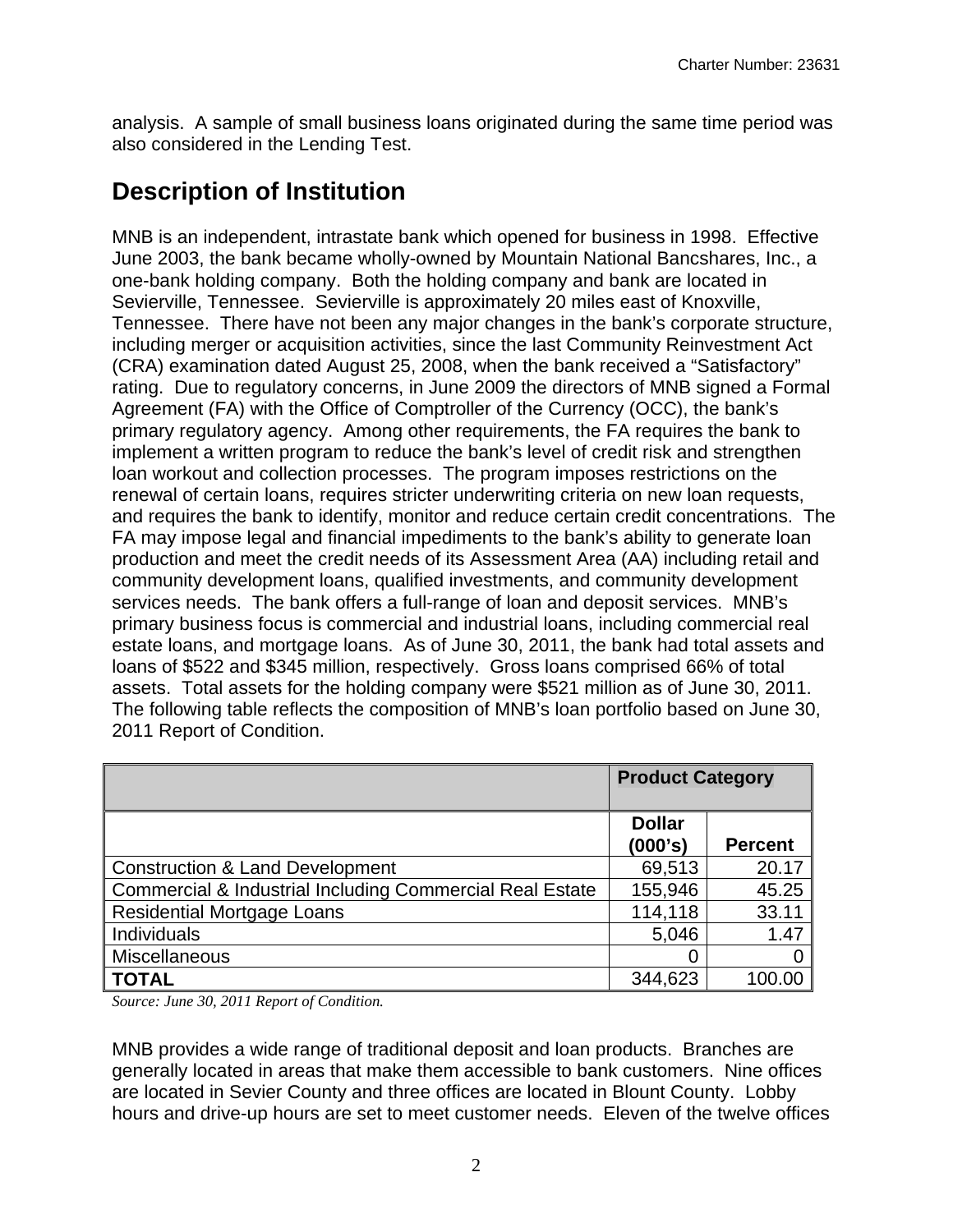have ATM's that disburse cash and take deposits. One office has an ATM that disburses cash only. Additionally, there are seven free-standing non-deposit taking ATMs that disburse cash only.

| Distribution of Bank Offices and ATMs by Census Tract                                                           |    |         |    |         |    |         |  |  |  |  |  |
|-----------------------------------------------------------------------------------------------------------------|----|---------|----|---------|----|---------|--|--|--|--|--|
| <b>Census Tract</b><br>Automated<br><b>Full-Service Branches</b><br>Tracts<br>Teller Machines *<br>Income Level |    |         |    |         |    |         |  |  |  |  |  |
|                                                                                                                 | #  | %       | #  | %       | #  | %       |  |  |  |  |  |
| Low                                                                                                             |    | 0.00    |    | 0.00    |    | 0.00    |  |  |  |  |  |
| Moderate                                                                                                        | 3  | 10.35   |    | 0.00    |    | 0.00    |  |  |  |  |  |
| Middle                                                                                                          | 23 | 79.30   | 11 | 91.67   | 18 | 94.74   |  |  |  |  |  |
| Upper                                                                                                           | 3  | 10.35   |    | 8.33    |    | 5.26    |  |  |  |  |  |
| <b>NA</b>                                                                                                       |    |         |    |         |    | 0.00    |  |  |  |  |  |
| <b>TOTAL</b>                                                                                                    | 29 | 100.00% | 12 | 100.00% | 19 | 100.00% |  |  |  |  |  |

*There are 12 branch offices with contiguous ATMs. 11 of the ATM machines at the branch offices accept deposits and dispense cash. One ATM does not accept deposits. There are 7 free-standing ATMs which dispense cash only.* 

Customers may also access their accounts through telephone banking or by the Internet (www.mountainnationalbank.com). Internet and telephone banking include transfers between MNB accounts, review of bank balances and transactions, access loan account information and bill-paying capability for the Internet banking product. The Bank also offers MasterCard debit cards that can be used to access customer accounts at point of sale (POS) or ATM locations.

MNB's business strategy includes continued marketing of commercial credit to small businesses through its products, staff, and locations. The bank is actively involved in all types of commercial real estate development and construction. Small Business Administration (SBA) loans are offered for new business startups as well as to expand existing businesses. MNB also supports the purchase and long-term financing of residential home loans through its conventional secondary market home mortgage, Tennessee Housing Development Association (THDA), and rural housing guaranteed home mortgage programs. The bank actively participates in the Rural Development home mortgage program that specifically targets low-and moderate-income individuals.

borrowers defer business expansion, development, residential and retail purchases.<br>The housing downturn also significantly impacted employment in the Tennessee non-The economic downturn has impacted the bank's AAs and resulted in manufacturing plant closures and layoffs as local industries adjust to declining sales and lower demand. Business and retail loan demand have declined significantly as MSA (Sevier County) and Knoxville MSA (Blount County) AAs. Weaknesses in the housing market have severely curtailed independent contractors and other trades livelihood.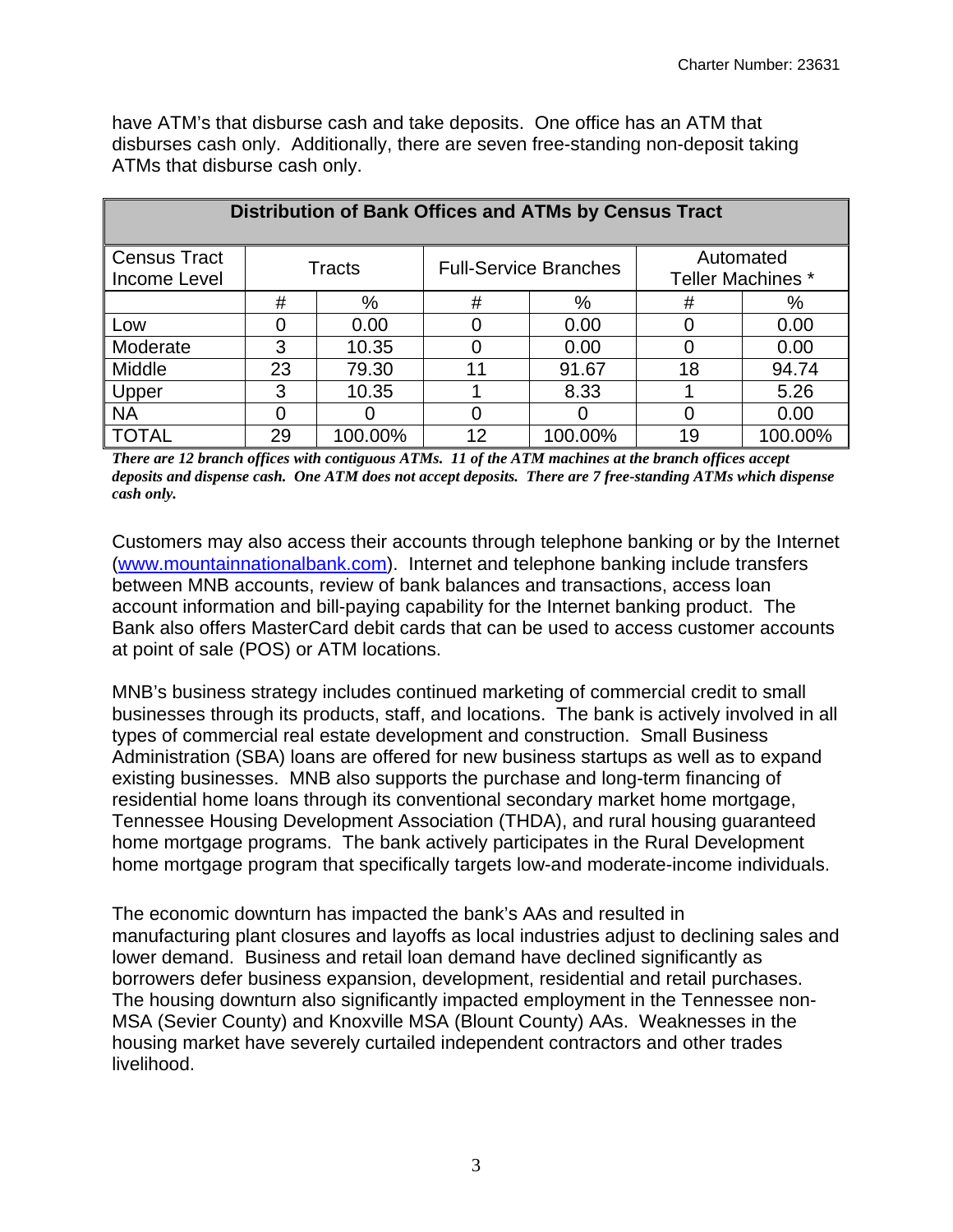## **Description of Assessment Area(S)**

The bank's AA consists of all census tracts in Sevier and Blount Counties. Sevier County is in a non-metropolitan statistical area (MSA). Blount County, however, is part of the Knoxville MSA. MNB has nine offices including its main office located in Sevier County. There are three branch offices located in Blount County. Since the previous Performance Evaluation, an office was opened in Sevier County and another in Blount County. The Sevier County office was opened in June 2009 and the Blount County office was opened in January 2009. The AA meets regulatory requirements and does not arbitrarily exclude any low- or moderate-income areas.

MNB's competition consists of 19 other financial institutions. Nine are independent banks headquartered in MNB's AA or nearby. Other competition consists of branches from large Regional or National banks.

At August 31, 2011, the unemployment rates for the State of Tennessee and the United States were 9.6% and 9.1%, respectively.

| <b>Demographic Information for Assessment Area</b>                             |              |                 |                           |                    |                   |                 |  |  |  |  |  |  |
|--------------------------------------------------------------------------------|--------------|-----------------|---------------------------|--------------------|-------------------|-----------------|--|--|--|--|--|--|
| Sevier County (#155), Tennessee                                                |              |                 |                           |                    |                   |                 |  |  |  |  |  |  |
| Demographic Characteristics                                                    | #            | Low<br>$%$ of # | Moderate<br>$%$ of #      | Middle<br>$%$ of # | Upper<br>$%$ of # | NA*<br>$%$ of # |  |  |  |  |  |  |
| Geographies (Census Tracts/BNAs)                                               | 11           | 0.00            | 0.00                      | 81.82              | 18.18             | $\Omega$        |  |  |  |  |  |  |
| Population by Geography                                                        | 71,170       | 0.00            | 0.00                      | 82.38              | 17.62             | $\Omega$        |  |  |  |  |  |  |
| Owner-Occupied Housing by Geography                                            | 37,252       | 0.00            | 0.00                      | 81.41              | 18.59             | $\Omega$        |  |  |  |  |  |  |
| <b>Businesses by Geography</b>                                                 | 7,853        | 0.00            | 0.00                      | 87.60              | 12.40             | $\Omega$        |  |  |  |  |  |  |
| Farms by Geography                                                             | 144          | 0.00            | 0.00                      | 82.64              | 17.36             | $\Omega$        |  |  |  |  |  |  |
| Family Distribution by Income Level                                            | 20,952       | 14.89           | 17.43                     | 24.68              | 43.00             | $\Omega$        |  |  |  |  |  |  |
| Distribution of Low- and Moderate-Income<br>Families throughout AA Geographies | 6,770        | 46.07           | 53.93                     |                    |                   | $\Omega$        |  |  |  |  |  |  |
| Median Family Income (MFI)                                                     | $= $40,171$  |                 | Median Housing<br>Value   |                    | $=$ \$106,560     |                 |  |  |  |  |  |  |
| HUD Adjusted Median Family Income (MFI) for<br>2010                            | $=$ \$46.400 |                 |                           |                    |                   |                 |  |  |  |  |  |  |
| Households Below the Poverty Level                                             | $= 11.75%$   |                 | <b>Unemployment Rates</b> |                    | $= 8.90\%$        |                 |  |  |  |  |  |  |

*(\*) The NA category consists of geographies that have not been assigned an income classification. Source: 2000 U.S. Census and 2007 HUD updated MFI. Unemployment rate is as of August 2011.* 

Sevier County is one of the fastest-growing counties in Tennessee. According to the 2010 census information, the population was 89,889 which is an increase of 26.3% since the 2000 census. The county seat is Sevierville, which is the largest city in the county. Other cities include Pigeon Forge and Gatlinburg. Also known as the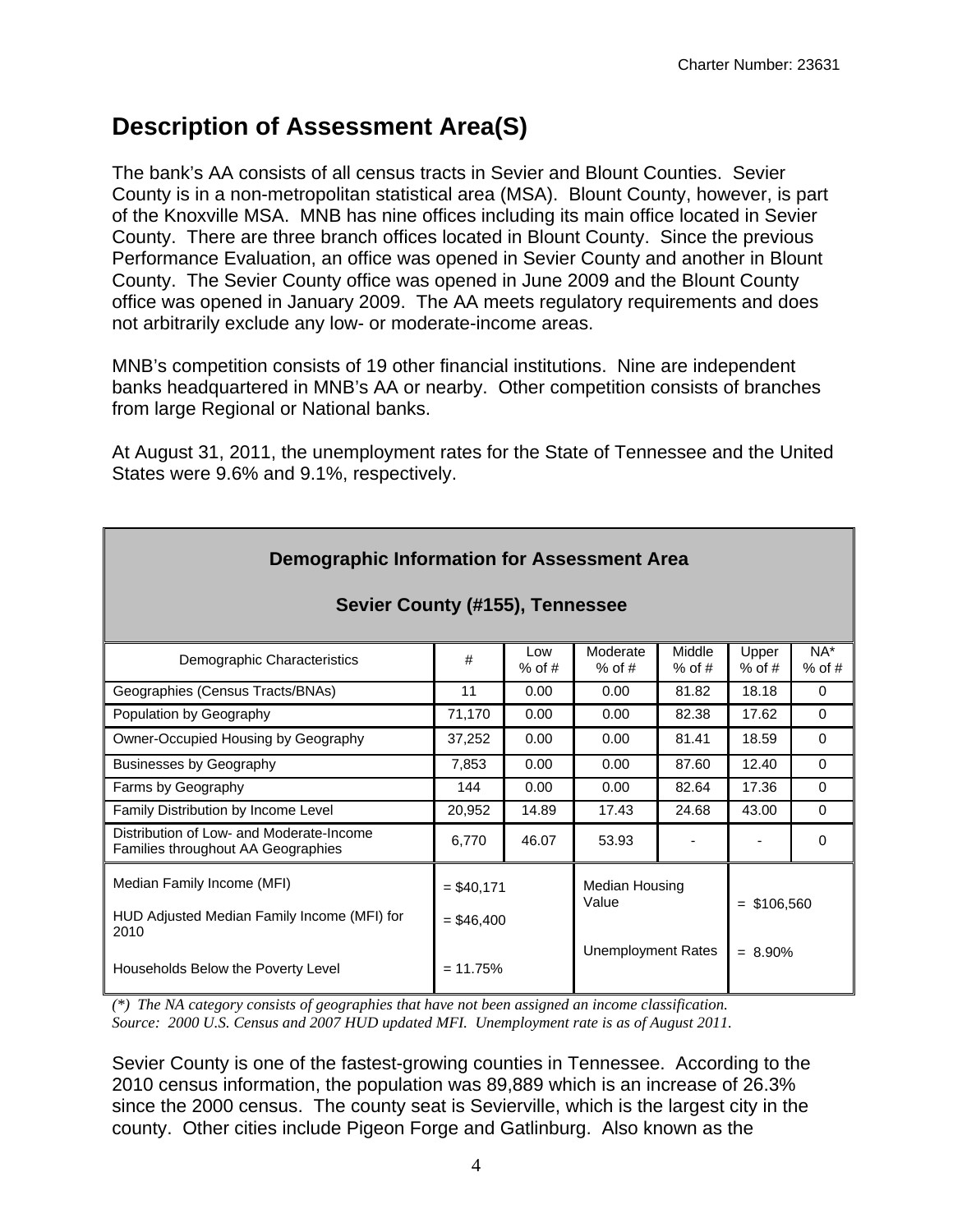"Gateway" to the Great Smoky Mountains National Park, Sevier County is located off the major East-West connector Interstate I-40. From its beginnings as a traditional subsistence-based farming society, Sevier County has grown into a major tourist destination. Dedicated in 1940, the Great Smoky Mountains National Park dominates the southern part of the county. In 2008, 2009, and 2010 the park had 9.1, 9.5, and 9.5 million visitors, respectively. This traffic has had a positive impact on motels, restaurants, shopping, theme parks, theaters, and festivals in the cities of Sevierville, Pigeon Forge, and Gatlinburg. Tourism had also caused tremendous interest and growth in the commercial cabin rental industry. Seasonal tourism accounts for greater than 90% of the county's economic base. Overall, the county has experienced good economic and employment growth. The August 2011 unemployment rate of 8.9% was less than the State's 9.6% and US's 9.1%. Steady population growth coupled with a good tourism industry should continue to support the local economy. While the number of visitors to the Great Smokey Mountains National Park has been consistent over the last 3 years, there has been a noticeable decline in tourist dollars being spent. This decline is consistent with the economic downturn and impacts area jobs, business revenues, theme park and theater attendance, number of retail/discount store outlets, shopping volume, and tax revenues. There is a noticeable volume of vacant retail space as businesses scale back and, in many instances, close their doors and discontinue operation. The once robust cabin market has experienced significant market value and sales decline. Rental cabin foreclosures have risen significantly during this economic downturn.

We completed one community contact with a local economic development organization. While no specific credit needs were identified, the contact noted that area banks including MNB have provided funding for new businesses and projects coming to the area. It was additionally reported that local bank members including MNB personnel also serve on committees and in Board roles. Banks including MNB also provide \$3,000 annually to fund this organization.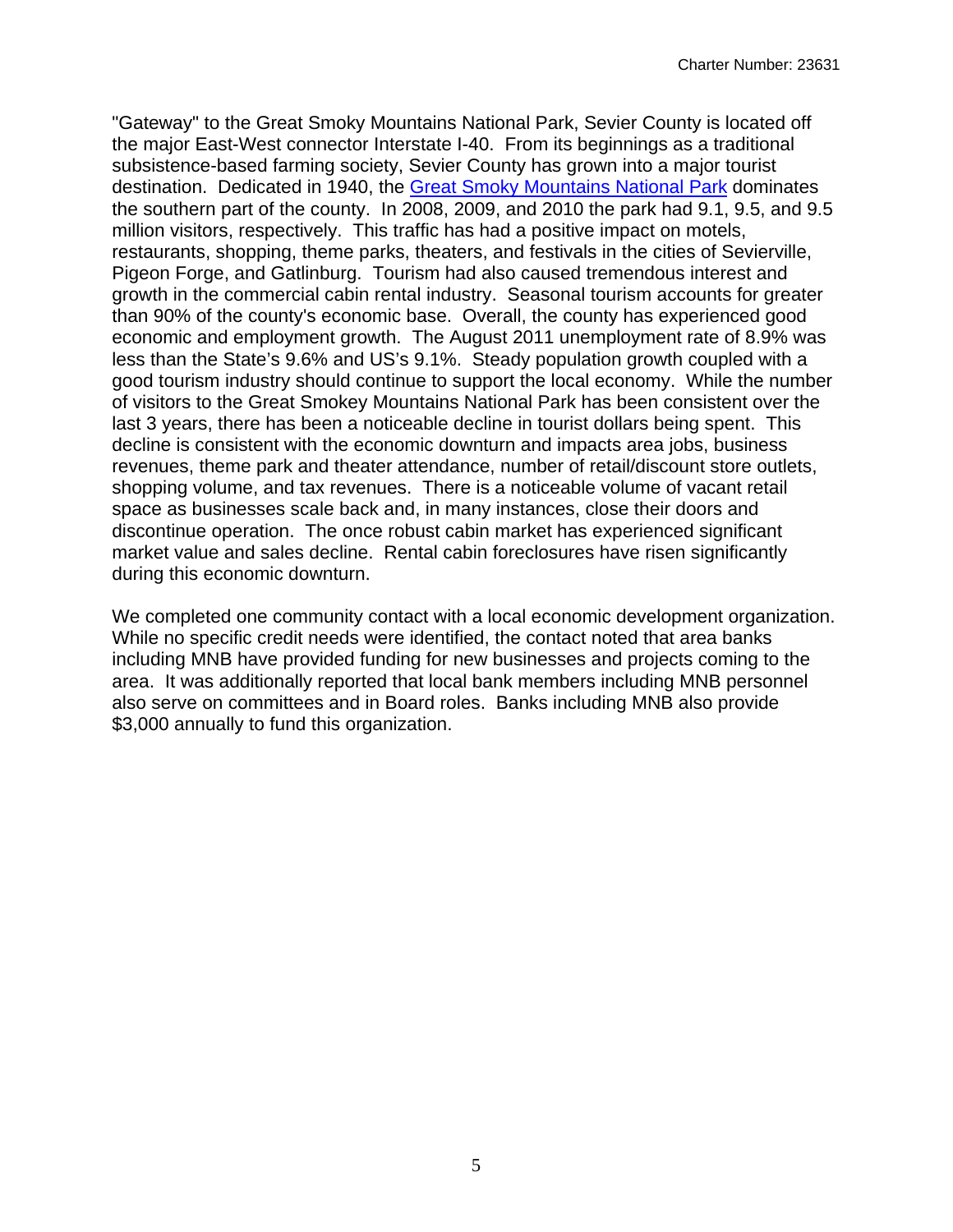| <b>Blount County (#009), Tennessee</b>                                         |                              |                 |                         |                    |                   |                 |  |  |  |  |
|--------------------------------------------------------------------------------|------------------------------|-----------------|-------------------------|--------------------|-------------------|-----------------|--|--|--|--|
| Demographic Characteristics                                                    | #                            | Low<br>$%$ of # | Moderate<br>$%$ of #    | Middle<br>$%$ of # | Upper<br>$%$ of # | NA*<br>$%$ of # |  |  |  |  |
| Geographies (Census Tracts/BNAs)                                               | 18                           | 0.00            | 16.67                   | 77.78              | 5.56              | $\Omega$        |  |  |  |  |
| Population by Geography                                                        | 105,823                      | 0.00            | 7.56                    | 85.32              | 7.13              | 0               |  |  |  |  |
| Owner-Occupied Housing by Geography                                            | 47,059                       | 0.00            | 5.91                    | 87.09              | 6.99              | $\Omega$        |  |  |  |  |
| <b>Businesses by Geography</b>                                                 | 7,266                        | 0.00            | 12.07                   | 83.99              | 3.94              | $\Omega$        |  |  |  |  |
| Farms by Geography                                                             | 262                          | 0.00            | 6.49                    | 88.93              | 4.58              | $\Omega$        |  |  |  |  |
| Family Distribution by Income Level                                            | 30,913                       | 19.23           | 19.81                   | 24.74              | 36.21             | $\Omega$        |  |  |  |  |
| Distribution of Low- and Moderate-Income<br>Families throughout AA Geographies | 12,071                       | 49.26           | 50.74                   |                    |                   | $\Omega$        |  |  |  |  |
| Median Family Income (MFI)<br>HUD Adjusted Median Family Income (MFI) for      | $=$ \$45,244<br>$=$ \$59,700 |                 | Median Housing<br>Value |                    | \$96,675<br>$=$   |                 |  |  |  |  |
| 2007<br>Households Below the Poverty Level                                     | $= 10.88\%$                  |                 | Unemployment Rates      |                    | 7.8%<br>$=$       |                 |  |  |  |  |

## **Demographic Information for Assessment Area**

*(\*) The NA category consists of geographies that have not been assigned an income classification. Source: 2000 U.S. Census and 2007 HUD updated MFI. Unemployment rate is as of August 2011.* 

Blount County is adjacent to Sevier County and bordered on the east by the Great Smoky Mountains National Park and on the west by the great chain of lakes created by the Tennessee Valley Authority. Maryville is bordered on the north by its twin city, Alcoa, a number of small suburbs to its east and west, and Townsend to its south. The county is part of the Knoxville, TN Metropolitan Statistical Area (MSA). The county seat is Maryville. Per 2010 census, the county's population was 123,010. This represents a 16.2% increase over 2000 census numbers. For many years lumbering was the primary industrial trade in Blount County. Today, lumbering has been replaced with many varied occupational opportunities. Over 100 manufacturing plants can be found in Blount County. The principal employers for the residents of Blount County are DENSO Manufacturing TN, Inc. (one of the world's most respected manufacturers of automotive components) 2,500 employees, Alcoa, Inc. (aluminum manufacturing and recycling) 1660 employees, and Clayton Homes (mobile home manufacturer) 1,373 employees. Blount County's August 2011 unemployment rate of 7.8% was less than the State's 9.6% and US's 9.1%.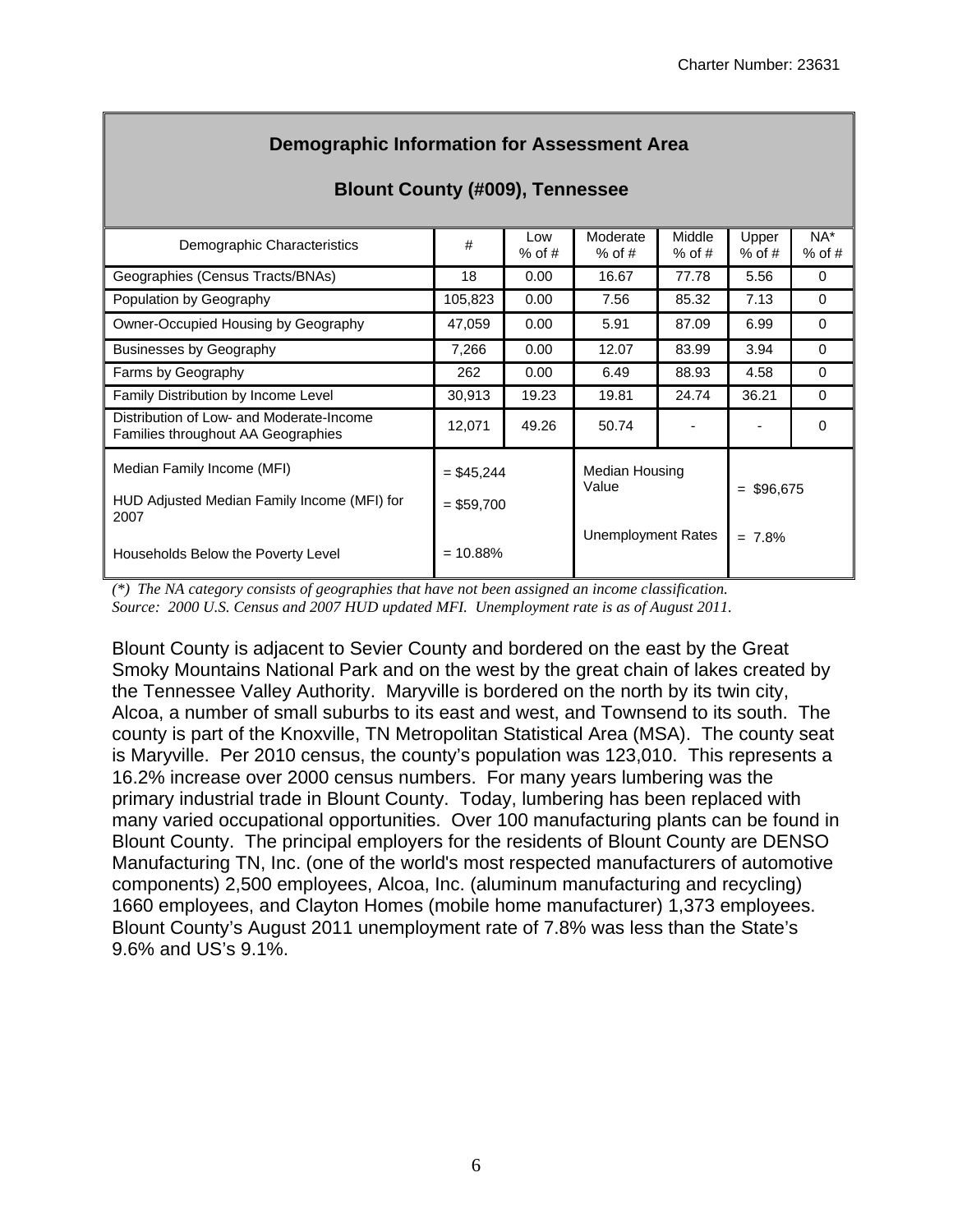## **Conclusions with Respect to Performance Tests**

## **LENDING TEST**

The bank's performance under the Lending Test is rated "Satisfactory." Based on a fullscope review, the bank's performance in the AA is satisfactory.

## **Loan-to-Deposit Ratio**

The quarterly average loan-to-deposit ratio for MNB is reasonable at 80.82% for the twelve quarters ending June 30, 2011. MNB's average loan-to-deposit ratio compared favorably to other competitor banks in the AA for the same period. Of the seven independent banks headquartered in the AA and two banks headquartered in adjoining Knox County, MNB had the sixth highest quarterly average loan-to-deposit ratio. SmartBank (Sevierville) had the highest at 91.58%, then Citizens National Bank (Sevierville) 89.07%, Foothills Bank & Trust (Maryville) 88.21%, Citizens Bank of Blount County (Maryville) 86.24%, Tennessee State Bank (Pigeon Forge) 81.80%, MNB (Sevierville) 80.82%, BankEast (Knoxville) 79.04%, Sevier County Bank (Sevierville) 71.66%, and Home Federal Bank of TN (Knoxville) 61.68%. Other competitors are banks headquartered elsewhere. These institutions had an average quarterly loan-todeposit ratio ranging from a high of 88.44% (Highlands Union Bank, Abington, VA) to a low of 71.54% (First National Bank, Lenoir City, TN.) MNB's highest loan-to-deposit ratio was 92.39% as of September 2008 and the lowest was 72.93% as of March 2009. During the twelve quarter period ending June 30, 2011, the highest loan-to-deposit ratio for the seven independent banks headquartered in the AA and two banks headquartered in adjoining Knox County was Citizens National Bank (Sevierville) at 101.66% as of September 2008. Home Federal Bank of TN, (Knoxville) reported the lowest loan-to-deposit ratio for the period at 56.36% as of June 2011.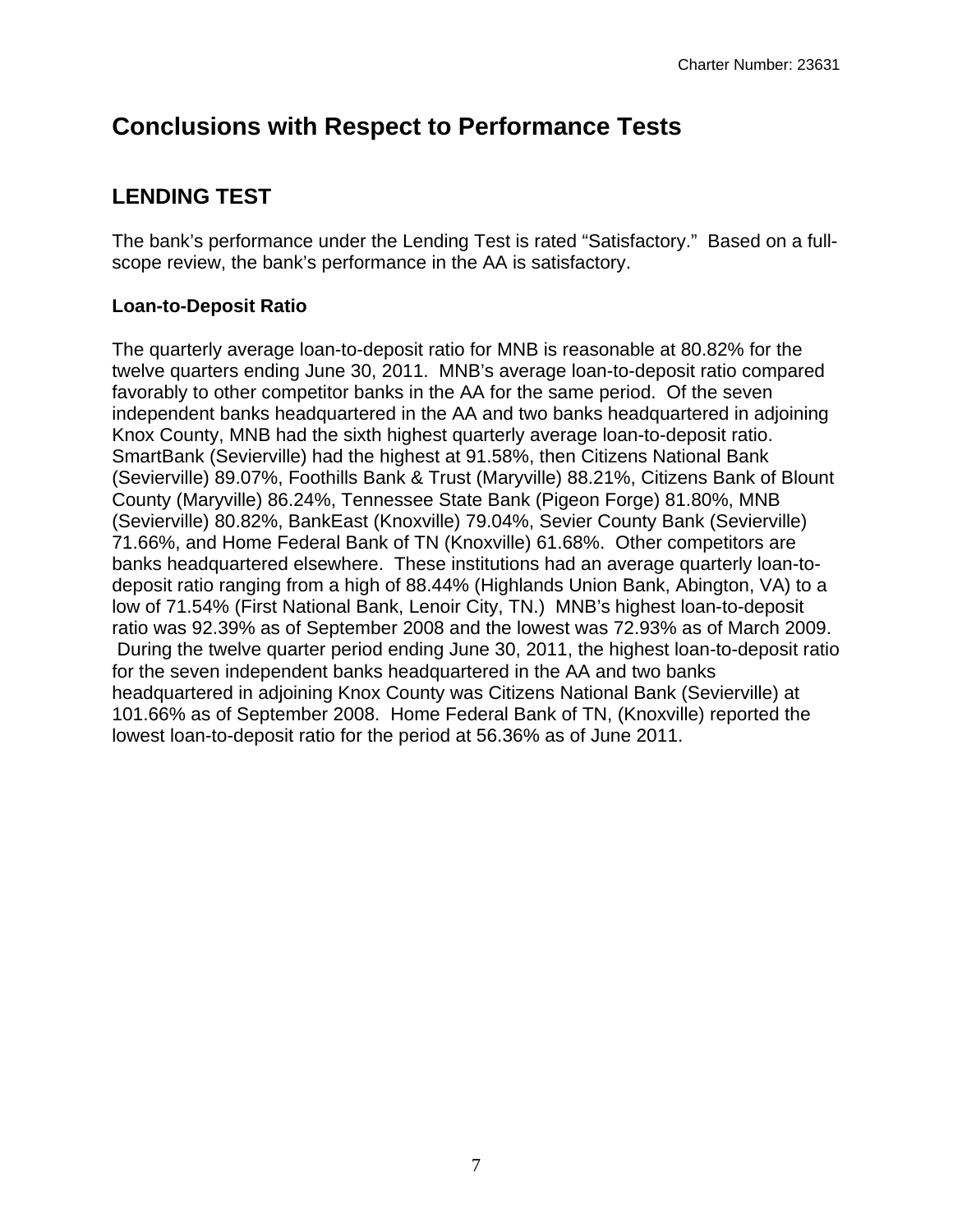| <b>Loan-To-Deposit Ratios</b>                 |                                                                |                                                    |  |  |  |  |  |  |
|-----------------------------------------------|----------------------------------------------------------------|----------------------------------------------------|--|--|--|--|--|--|
| <b>Institution</b>                            | <b>Total Assets in</b><br><b>Millions</b><br>(As of 06/30/11*) | Average<br>Loan-to-<br><b>Deposit</b><br>Ratio(**) |  |  |  |  |  |  |
| Sevier County Tennessee:                      |                                                                |                                                    |  |  |  |  |  |  |
| SmartBank, Sevierville, TN                    | \$302                                                          | 91.58%                                             |  |  |  |  |  |  |
| Citizens National Bank, Sevierville, TN       | \$842                                                          | 89.07%                                             |  |  |  |  |  |  |
| Highlands Union Bank, Abington, VA            | \$636                                                          | 88.44%                                             |  |  |  |  |  |  |
| Tennessee State Bank, Sevierville, TN         | \$741                                                          | 81.80%                                             |  |  |  |  |  |  |
| Mountain National Bank, Sevierville, TN       | \$522                                                          | 80.82%                                             |  |  |  |  |  |  |
| BankEast, Knoxville, TN                       | \$281                                                          | 79.04%                                             |  |  |  |  |  |  |
| Sevier County Bank, Sevierville, TN           | \$346                                                          | 71.66%                                             |  |  |  |  |  |  |
| Home Federal Bank of TN, Knoxville, TN        | \$2,031                                                        | 61.68%                                             |  |  |  |  |  |  |
| <b>Blount County Tennessee:</b>               |                                                                |                                                    |  |  |  |  |  |  |
| Foothills Bank & Trust, Maryville, TN         | \$140                                                          | 88.21%                                             |  |  |  |  |  |  |
| Citizens Bank of Blount County, Maryville, TN | \$332                                                          | 86.24%                                             |  |  |  |  |  |  |
| American Patriots Bank, Greeneville, TN       | \$96                                                           | 85.42%                                             |  |  |  |  |  |  |
| TNBANK, Oak Ridge, TN                         | \$173                                                          | 83.73%                                             |  |  |  |  |  |  |
| First National Bank, Lenoir City, TN          | \$408                                                          | 71.14%                                             |  |  |  |  |  |  |

*\* Asset sizes of institutions are in millions (000,000's)*

*\*\*Source: Institution Reports of Condition for 12 quarter period from September 2008 through June 30, 2011.* 

As of June 30, 2010, nineteen financial institutions with 110 offices controlled \$4.039 billion in deposits within the AAs. MNB controlled the third largest market share at \$438 million, or 10.84%, of total deposits. Two community banks, Citizens National Bank and Tennessee State Bank, controlled \$577 million (14.28%) and \$563 million (13.94%), respectively of total deposits within the AAs. Other community banks include Sevier County Bank which controlled 7.76%, Citizens Bank of Blount County 6.01%, SmartBank 5.95%, Home Federal Bank 3.56%, Foothills Bank & Trust 2.49%, BankEast 2.27%, First National Bank 0.56%, American Patriots Bank 0.40%, TNBANK 0.37%, and Highlands Union Bank 0.16% of total deposits within the AAs. Additionally, there are 6 large holding company banks which control from a high of 8.99% to a low of 0.78% of total deposits within the AAs.

## **Lending in Assessment Area**

A substantial majority of MNB's lending is in its AA. The number of residential and business loans inside the bank's AA was 86.97% and 82.93%, respectively. Similarly, the dollar amount of residential and business loans inside the bank's AA was 87.71% and 73.39%, respectively. Collectively, 86.64% and 86.22% of the number and dollar amount of residential and business loans were inside the bank's AA. Conclusions are based on all HMDA reportable loans and a sample of business loans originated during 2009, 2010, and through September 30, 2011.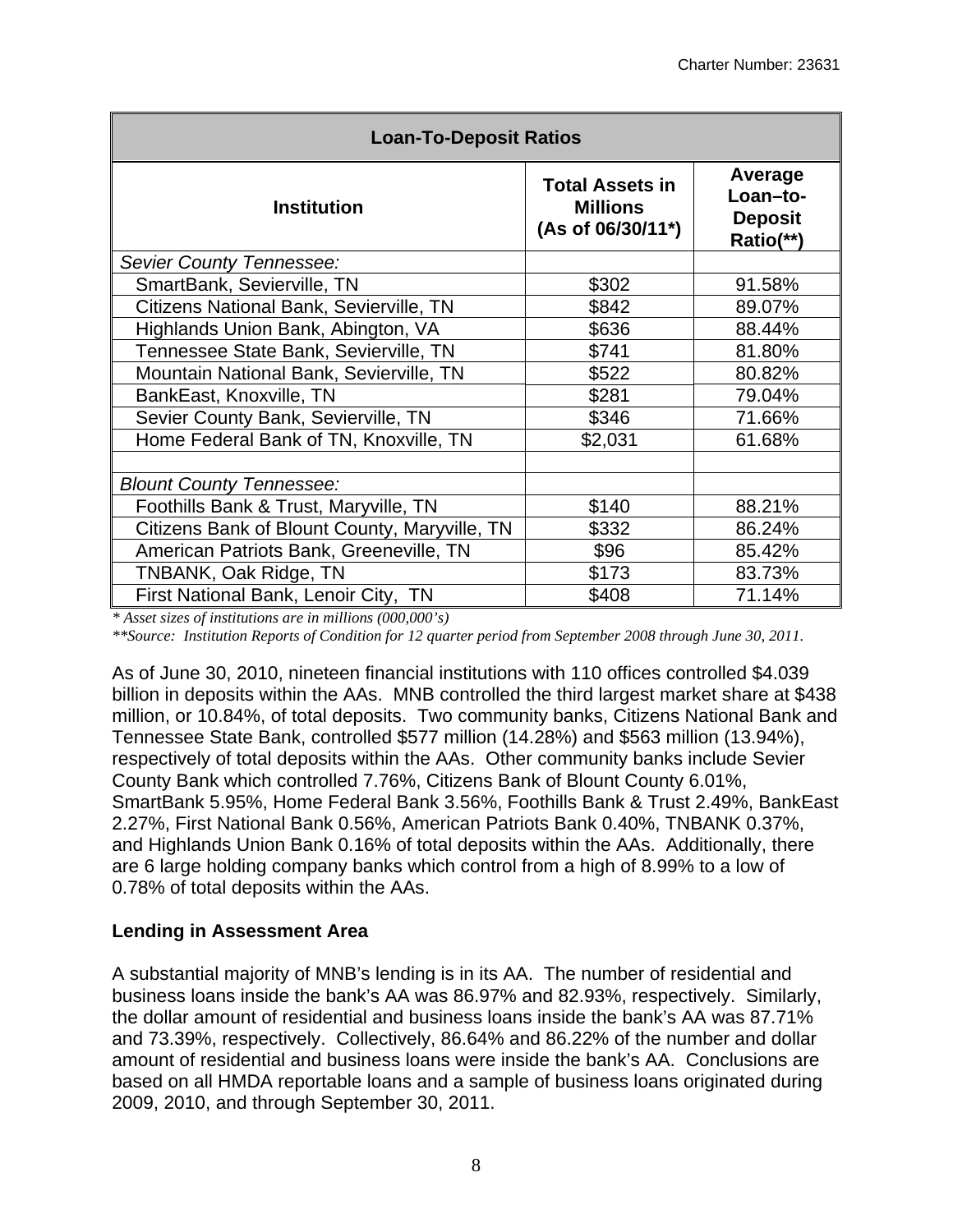| <b>Table 1 - Lending in MNB AAs</b><br>Sevier County (#155)/Non MSA and Blount County (#009)/Part of Knoxville MSA |     |        |                 |         |       |        |       |                  |         |        |
|--------------------------------------------------------------------------------------------------------------------|-----|--------|-----------------|---------|-------|--------|-------|------------------|---------|--------|
| (#28940), Tennessee                                                                                                |     |        |                 |         |       |        |       |                  |         |        |
|                                                                                                                    |     |        | Number of Loans |         |       |        |       | Dollars of Loans |         |        |
|                                                                                                                    |     | Inside |                 | Outside | Total | Inside |       |                  | Outside | Total  |
| Loan Type                                                                                                          | #   | $\%$   | #               | %       |       | \$     | %     | \$               | $\%$    |        |
|                                                                                                                    |     |        |                 |         |       |        |       |                  |         |        |
| Home Purchase                                                                                                      | 79  | 88.76  | 10              | 11.24   | 89    | 17,543 | 89.89 | 1,972            | 10.11   | 19,515 |
| Home                                                                                                               |     |        |                 |         |       |        |       |                  |         |        |
| Improvement                                                                                                        | 80  | 88.89  | 10              | 11.11   | 90    | 1,855  | 94.88 | 100              | 5.12    | 1,955  |
| Home Refinance                                                                                                     | 248 | 85.81  | 41              | 14.19   | 289   | 38,669 | 86.44 | 6,067            | 13.56   | 44,736 |
| <b>Total HMDA</b>                                                                                                  |     |        |                 |         |       |        |       |                  |         |        |
| Residential                                                                                                        | 407 | 86.97  | 61              | 13.03   | 468   | 58,067 | 87.71 | 8,139            | 12.29   | 66,206 |
| Loans                                                                                                              |     |        |                 |         |       |        |       |                  |         |        |
| <b>Business</b>                                                                                                    |     |        |                 |         |       |        |       |                  |         |        |
| Loans                                                                                                              | 34  | 82.93  | 7               | 17.07   | 41    | 5,633  | 73.39 | 2,042            | 26.61   | 7,675  |
| Total                                                                                                              | 441 | 86.64  | 68              | 13.36   | 509   | 63,700 | 86.22 | 10,181           | 13.78   | 73,881 |

*Source: All HMDA reportable residential loans originated during 2009, 2010, and through September 30, 2011 are included. Residential loans include home purchase, home improvement, and home refinances loans. Business loans represent a sample of loans which originated during 2009, 2010, and through September 30, 2011; 2000 U.S. Census Data.* 

#### **Lending to Borrowers of Different Incomes and to Businesses of Different Sizes**

MNB's record of lending to borrowers of different incomes and to businesses of different sizes is reasonable. Demographics show that low- and moderate-income families makeup 14.89% and 17.43%, respectively, of the percentage of total families in the bank's non-MSA (Sevier County) AA. Of the HMDA loans reported during 2009, 2010, and through September 30, 2011, 2.78%, 15.79%, and 4.70% of the number of home purchase, home improvement, and home refinance loans were to low-income families. The number of home purchase and refinance loans were significantly lower than the number of low-income families in the AA. However, at 15.79% home improvement loans exceeded the 14.89% of low-income families in the bank's AA. Of the HMDA loans reported during 2009, 2010, and through September 30, 2011, 4.17%, 17.11%, and 9.83% of the number of home purchase, home improvement, and home refinance loans were to moderate-income families. The number of home purchase and refinance loans was significantly lower than the number of moderate-income families in the AA. However, at 17.11% home improvement loans compare favorably to the 17.43% of moderate-income families in the bank's AA. Disregarding residential loan type, aggregate residential real estate loans to low-income families of 23.27% compares favorably to the 14.89% of low-income families in the bank's AA. Similarly, aggregate residential real estate loans to moderate-income families of 31.11% exceeded the 17.43% of moderate-income families in the bank's AA.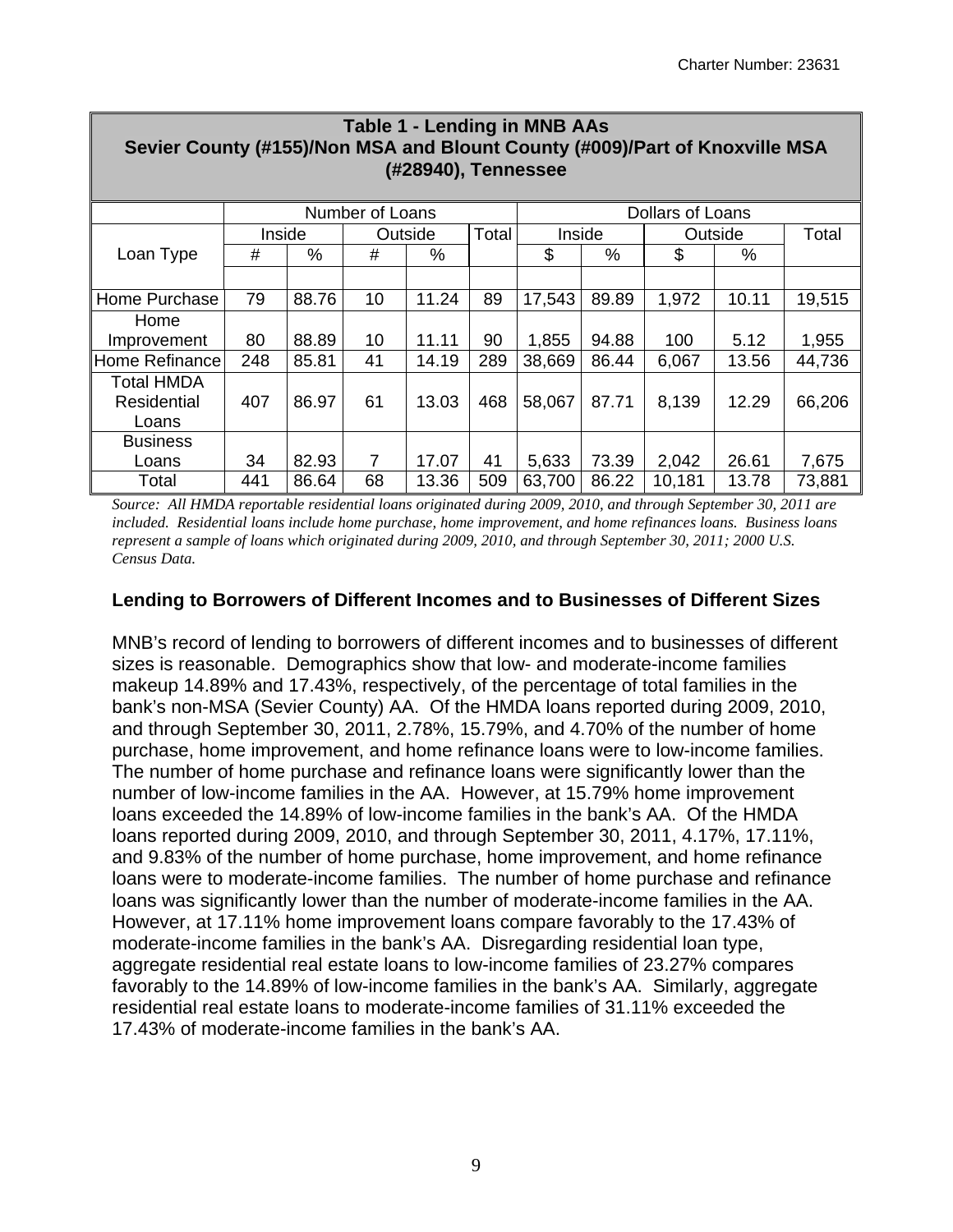┑

| Table ZA - Borrower Distribution of Residential Real Estate Loans in Minb's Tennessee<br><b>Non-MSA AA Sevier County (#155)</b> |                 |          |                 |          |                 |          |                 |           |  |  |  |
|---------------------------------------------------------------------------------------------------------------------------------|-----------------|----------|-----------------|----------|-----------------|----------|-----------------|-----------|--|--|--|
| Borrower                                                                                                                        | Low             |          |                 | Moderate | Middle          |          |                 | Upper     |  |  |  |
| Income Level                                                                                                                    |                 |          |                 |          |                 |          |                 |           |  |  |  |
|                                                                                                                                 | % of AA         | $%$ of   | % of AA         | $%$ of   | % of AA         | $%$ of   | % of AA         | $%$ of    |  |  |  |
|                                                                                                                                 | <b>Families</b> | Number   | <b>Families</b> | Number   | <b>Families</b> | Number   | <b>Families</b> | Number of |  |  |  |
|                                                                                                                                 |                 | of Loans |                 | of Loans |                 | of Loans |                 | Loans     |  |  |  |
| Home Purchase                                                                                                                   |                 |          |                 |          |                 |          |                 |           |  |  |  |
|                                                                                                                                 | 14.89           | 2.78     | 17.43           | 4.17     | 24.68           | 8.33     | 43.00           | 84.72     |  |  |  |
| Home                                                                                                                            |                 |          |                 |          |                 |          |                 |           |  |  |  |
| Improvement                                                                                                                     | 14.89           | 15.79    | 17.43           | 17.11    | 24.68           | 21.05    | 43.00           | 46.05     |  |  |  |
| Refinance                                                                                                                       | 14.89           | 4.70     | 17.43           | 9.83     | 24.68           | 10.68    | 43.00           | 74.79     |  |  |  |

| Table 2A - Borrower Distribution of Residential Real Estate Loans in MNB's Tennessee |
|--------------------------------------------------------------------------------------|
| <b>Non-MSA AA Sevier County (#155)</b>                                               |

 $\Box$ 

*Source: Data reported under 2009, 2010, and through September 30, 2011 HMDA; U.S. Census data.* 

Demographics show that low- and moderate-income families makeup 19.23% and 19.81%, respectively, of the percentage of low-income families in the bank's Knoxville MSA (Blount County) AA. Of the HMDA loans reported during 2009, 2010, and through September 30, 2011, 0.00%, 25.00%, and 7.14% of the number of home purchase, home improvement, and home refinance loans were to low-income families. At 0.00% and 7.14%, the number of home purchase and refinance loans were significantly lower than the number of low-income families in the AA of 19.23%. However, at 25.00% home improvement loans exceeded the 19.23% of low-income families in the bank's AA. Of the HMDA loans reported during 2009, 2010, and through September 30, 2011, 14.29%, 25.00%, and 21.43% of the number of home purchase, home improvement, and home refinance loans were to moderate-income families. At 14.29% and 21.43%, the number of home purchase and refinance loans were reasonable when compared to the number of moderate-income families in the AA at 19.81%. At 25.00%, home improvement loans exceeded the percentage of moderate-income families of 19.81% in the bank's AA. Disregarding residential loan type, aggregate residential real estate loans to moderate-income families of 63.72% significantly exceeds the 19.81% of moderate-income families in the bank's AA.

| Table 2A - Borrower Distribution of Residential Real Estate Loans in MNB's Tennessee<br>Knoxville MSA AA (#28940) Blount County |          |          |                 |          |                 |          |          |             |  |  |  |
|---------------------------------------------------------------------------------------------------------------------------------|----------|----------|-----------------|----------|-----------------|----------|----------|-------------|--|--|--|
| <b>Borrower Income</b>                                                                                                          | Low      |          |                 | Moderate | Middle          |          |          | Upper       |  |  |  |
| Level                                                                                                                           |          |          |                 |          |                 |          |          |             |  |  |  |
|                                                                                                                                 | % of AA  | $%$ of   | % of $AA$       | $%$ of   | $%$ of AA       | $%$ of   | % of AA  | % of Number |  |  |  |
|                                                                                                                                 | Families | Number   | <b>Families</b> | Number   | <b>Families</b> | Number   | Families | of Loans    |  |  |  |
|                                                                                                                                 |          | of Loans |                 | of Loans |                 | of Loans |          |             |  |  |  |
| <b>Home Purchase</b>                                                                                                            |          |          |                 |          |                 |          |          |             |  |  |  |
|                                                                                                                                 | 19.23    | 0.00     | 19.81           | 14.29    | 24.74           | 0.00     | 36.21    | 85.71       |  |  |  |
| Home                                                                                                                            |          |          |                 |          |                 |          |          |             |  |  |  |
| Improvement                                                                                                                     | 19.23    | 25.00    | 19.81           | 25.00    | 24.74           | 0.00     | 36.21    | 50.00       |  |  |  |
| Refinance                                                                                                                       | 19.23    | 7.14     | 19.81           | 21.43    | 24.74           | 0.00     | 36.21    | 71.43       |  |  |  |

 *Source: Data reported under 2009, 2010, and through September 30, 2011 HMDA; U.S. Census data.*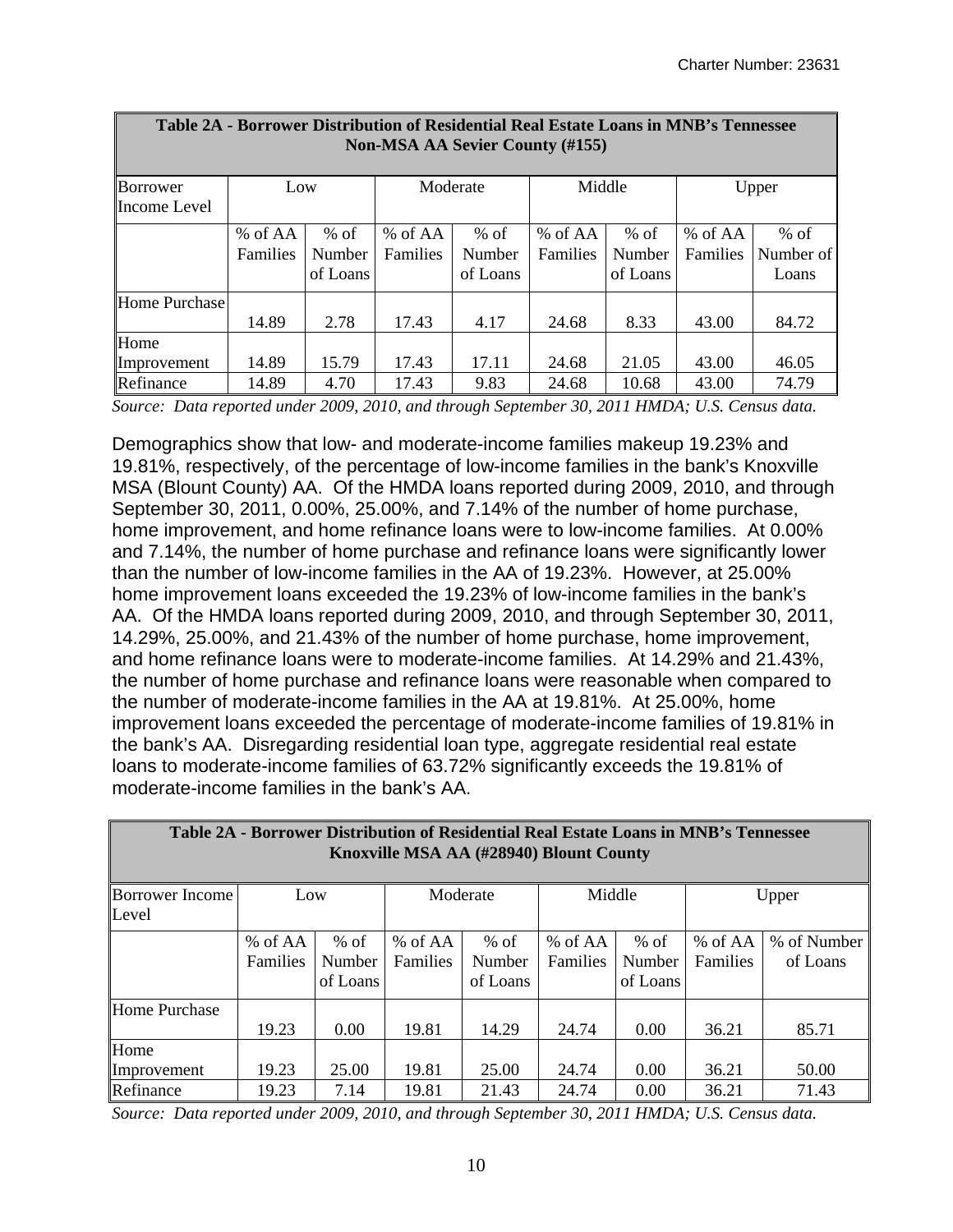mortgage loan program. This government sponsored home ownership program is MNB supports the purchase and long-term financing of residential home loans through the United States Department of Agriculture's (USDA) Rural Development (RD) home designed for low- and-moderate income borrowers. The program is intended for the purchase of modest homes and generally first-time home buyers. MNB underwrites RD loans to agency guidelines, receives a fee for its efforts, and the loan is funded by a third party in the secondary market. Since these loans are never funded by the bank, they are not reported on the bank's HMDA-LAR report and are not included in the tables below. Since the previous examination, MNB underwrote 26 RD loans aggregating \$3.2 million. The bank's records reflect that 22 of the loans totaling \$2.8 million were made to borrowers within the bank's AA. The other 4 loans totaling \$438M were to borrowers outside of the bank's AA. 84.62% of the number and 86.38% of the dollar of RD loans were to low- and moderate income families residing within the bank's AAs. 15.38% of the number and 13.62% of the dollar of RD loans were to low-and moderate-income families residing outside of the bank's AAs. These percentages closely mirror HMDA data over the same time period.

Additionally, conventional residential loans generated through the bank's secondary market department are not included on the bank's HMDA reports. An analysis of secondary conventional loans generated by the bank for 2009, 2010, and through September 30, 2011 revealed 151 loans were originated totaling \$19.8 million. Internal information provided by the bank reported that 51 of these loans totaling \$4.9 million were to low-and moderate-income families residing in Sevier County. Similarly, there were 10 loans totaling \$1.1 million to low-and moderate-income families residing in Blount County. The volume of secondary residential loan originations declined significantly during this time period. 2009 originations numbered 103, declined to 39 in 2010, and further declined to 9 in 2011. This decline reflects the residential real estate downturn in mortgage loan demand and financing.

Demographic data for the Sevier County Non-MSA AA shows 3,347 households, or 11.75% of all AA households, are below the poverty level. The median housing value in the Sevier County Non MSA AA is \$106,560. Demographic data for the Knoxville MSA AA shows 4,662 households, or 10.88% of all households, are below the poverty level. The median housing value in the Knoxville MSA AA is \$96,675. Opportunities to lend to low- and moderate-income individuals within the bank's two AA's is limited based on the number of below poverty level households and median housing values in each AA.

MNB's overall record of lending to businesses of different sizes is excellent. Business revenues within the non-MSA AA (Sevier County) reflect that 78.63% have annual sales less than \$1 million, 3.31% exceed \$1 million, and 18.06% of business sales are unavailable. At 100% of the number and dollar amount of loans sampled for Sevier County businesses, the bank's overall record is excellent. Business revenues within the MSA (Blount County) reflect that 81.15% have annual sales less than \$1 million, 3.66% exceed \$1 million, and 15.19% of business sales are unavailable. At 100% of the number and dollar amount of loans sampled for Blount County businesses, the bank's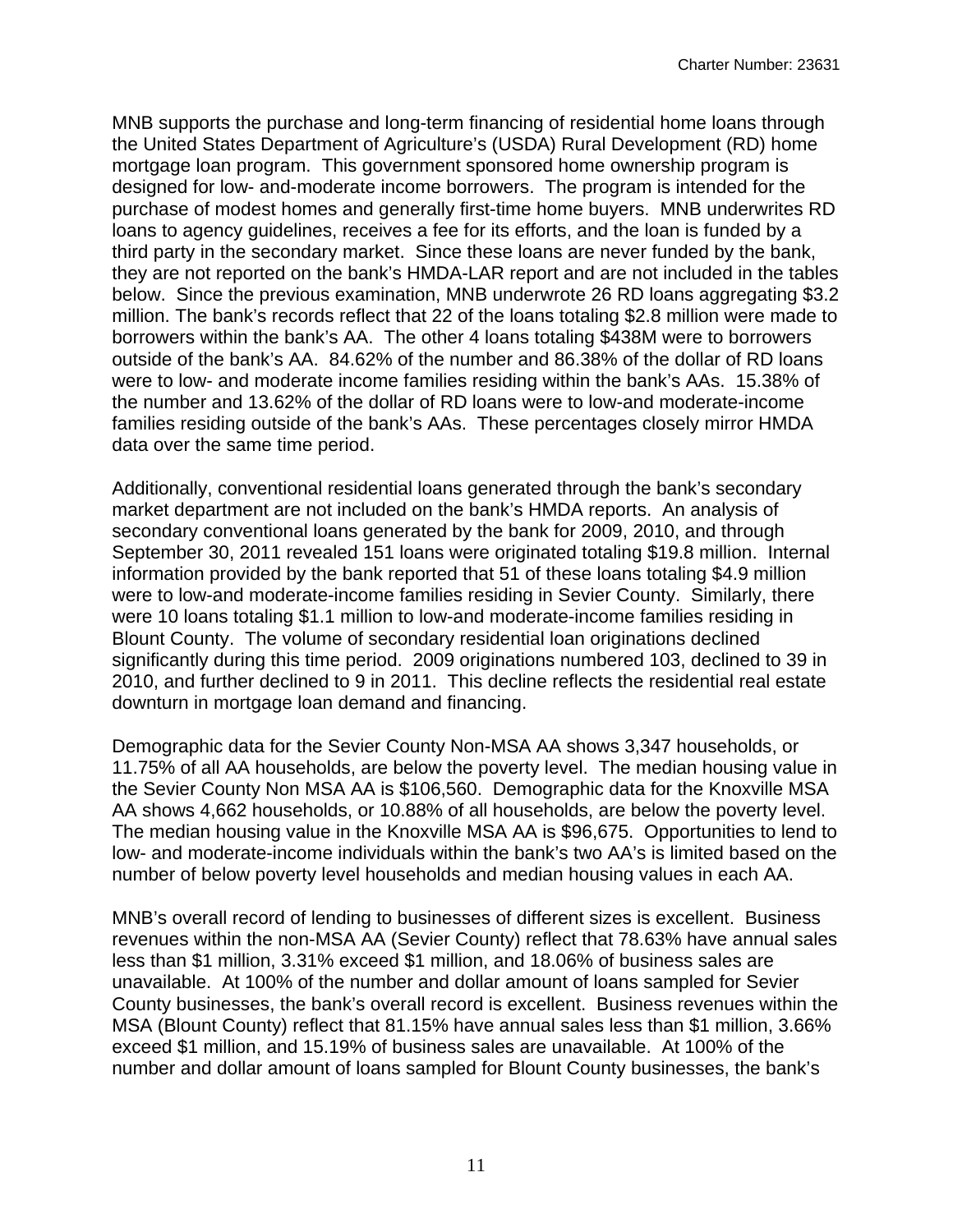overall record is excellent. Furthermore, the bank also does a good job in obtaining business revenue information on its business loans as reflected by the 0% of unavailable information in the Assessment Areas.

| Table 2C - Borrower Distribution of Loans to Businesses in MNB's Tennessee<br>Non-MSA AA of Sevier County/(#155) |              |               |                         |       |  |  |  |  |  |
|------------------------------------------------------------------------------------------------------------------|--------------|---------------|-------------------------|-------|--|--|--|--|--|
| <b>Business Revenues (or</b><br>Sales)                                                                           | ≤\$1,000,000 | > \$1,000,000 | Unavailable/<br>Unknown | Total |  |  |  |  |  |
| % of AA Businesses                                                                                               | 78.63        | 3.31          | 18.06                   | 100%  |  |  |  |  |  |
| % of Bank Loans in AA by #                                                                                       | 100.00       | 0.00          | 0.00                    | 100%  |  |  |  |  |  |
| % of Bank Loans in AA by \$                                                                                      | 100.00       | 0.00          | 0.00                    | 100%  |  |  |  |  |  |

*Source: Small business loans generated during 2009, 2010, and through September 30, 2011; Dunn and Bradstreet data.* 

| Table 2C - Borrower Distribution of Loans to Businesses in MNB's Tennessee<br>Knoxville MSA AA (#28940) Blount County/(#009) |              |               |                         |       |  |  |  |  |  |
|------------------------------------------------------------------------------------------------------------------------------|--------------|---------------|-------------------------|-------|--|--|--|--|--|
| <b>Business Revenues (or</b><br>Sales)                                                                                       | ≤\$1,000,000 | > \$1,000,000 | Unavailable/<br>Unknown | Total |  |  |  |  |  |
| % of AA Businesses                                                                                                           | 81.15        | 3.66          | 15.19                   | 100%  |  |  |  |  |  |
| % of Bank Loans in AA by #                                                                                                   | 100.00       | 0.00          | 0.00                    | 100%  |  |  |  |  |  |
| % of Bank Loans in AA by \$                                                                                                  | 100.00       | 0.00          | 0.00                    | 100%  |  |  |  |  |  |

*Source: Small business loans generated during 2009, 2010, and through September 30, 2011; Dunn and Bradstreet data.* 

## **Geographic Distribution of Loans**

MNB's geographic distribution of loans to businesses and low- and moderate-income families is below area demographics.

As noted by the Demographic Information there are no low- and moderate-income census tracts in the Sevier County AA so a comparison is not meaningful. As noted by the Demographic Information for the Blount County AA table, there are no low-income census tracts and 3 moderate-income census tracts. The 3 moderate census tracts comprise 16.67% of the total 18 census tracts in Blount County. Demographics reflect that 5.91% of residential real estate loans and 12.07% of business are located in moderate-income census tracts. Based on HMDA data, there were no home purchase or home improvement loans made in moderate-income census tracts in Blount County during this assessment period. However, HMDA data reflected that refinance residential loans represented 7.14% of the number for the period.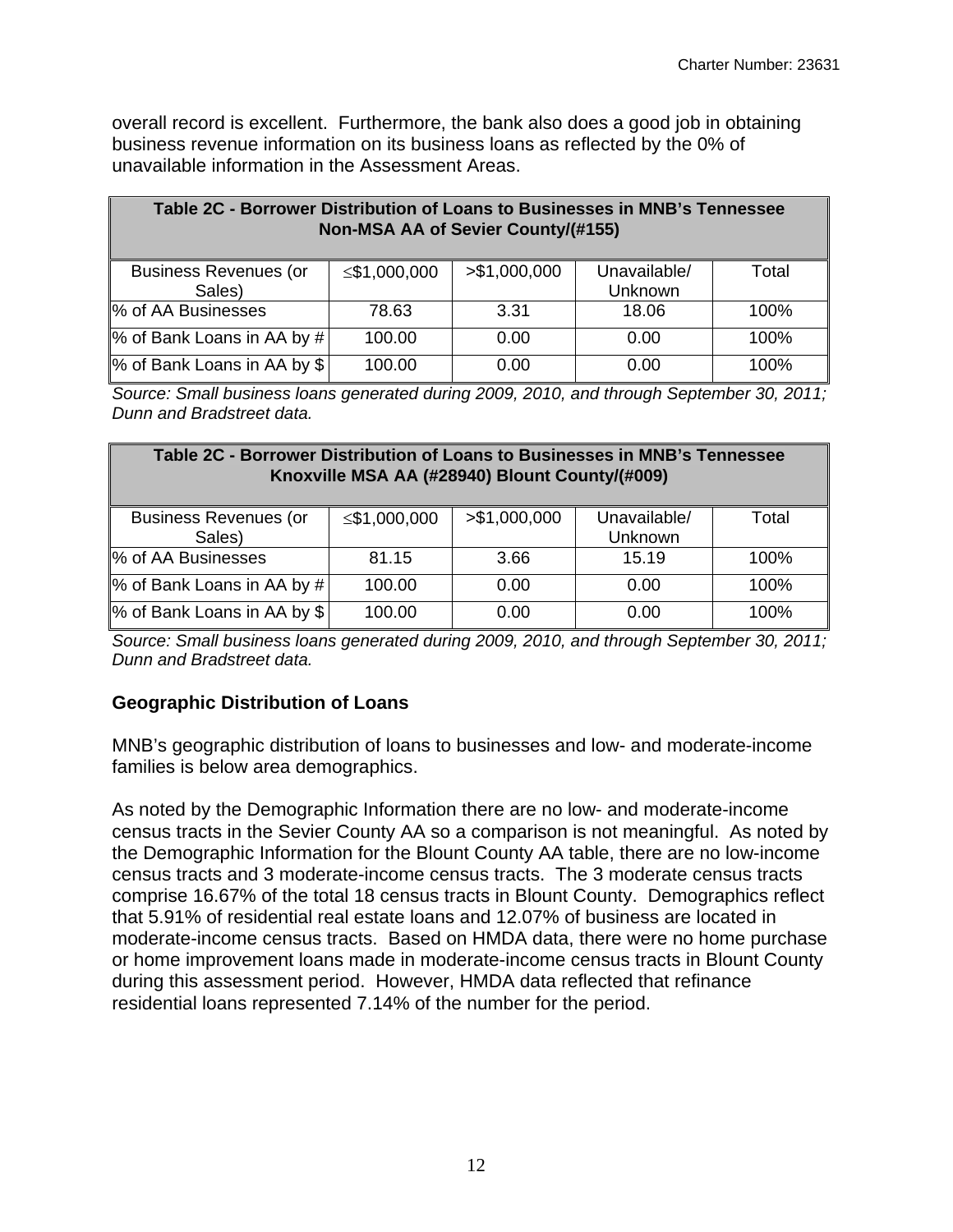| Table 3A - Geographic Distribution of Residential Real Estate Loans in<br>Knoxville MSA AA (#28940)/Blount County (#009) |          |               |           |               |          |          |          |          |  |  |
|--------------------------------------------------------------------------------------------------------------------------|----------|---------------|-----------|---------------|----------|----------|----------|----------|--|--|
| Census Tract                                                                                                             | Low      |               | Moderate  |               | Middle   |          | Upper    |          |  |  |
| Income Level                                                                                                             |          |               |           |               |          |          |          |          |  |  |
| Loan type                                                                                                                | % of AA  | $%$ of        | $%$ of AA | $%$ of        | % of AA  | $%$ of   | % of AA  | $%$ of   |  |  |
|                                                                                                                          | Owner    | <b>Number</b> | Owner     | <b>Number</b> | Owner    | Number   | Owner    | Number   |  |  |
|                                                                                                                          | Occupied | of Loans      | Occupied  | of Loans      | Occupied | of Loans | Occupied | of Loans |  |  |
|                                                                                                                          | Housing  |               | Housing   |               | Housing  |          | Housing  |          |  |  |
| Home Purchase                                                                                                            | 0.00     | 0.00          | 5.91      | 0.00          | 87.09    | 100.00   | 6.99     | 0.00     |  |  |
| Home                                                                                                                     |          |               |           |               |          |          |          |          |  |  |
| Improvement                                                                                                              | 0.00     | 0.00          | 5.91      | 0.00          | 87.09    | 100.00   | 6.99     | 0.00     |  |  |
| Refinance                                                                                                                | 0.00     | 0.00          | 5.91      | 7.14          | 87.09    | 92.86    | 6.99     | 0.00     |  |  |

*Source: Data reported under HMDA; U.S. Census data.* 

The business loan sample for Blount County reflected that 1.34% of the number of loans made were to businesses located in moderate-income census tracts in Blount County. This is significantly less than the percent of AA businesses located in moderate-income census tracts.

| Table 3C - Geographic Distribution of Loans to Businesses in<br>Knoxville MSA AA (#28940)/Blount County (#009) |                   |          |                   |          |                   |          |                   |          |  |
|----------------------------------------------------------------------------------------------------------------|-------------------|----------|-------------------|----------|-------------------|----------|-------------------|----------|--|
| <b>Census Tract</b>                                                                                            | Low               |          | Moderate          |          | Middle            |          | Upper             |          |  |
| Income Level                                                                                                   |                   |          |                   |          |                   |          |                   |          |  |
| Loan Type                                                                                                      | % of AA           | $%$ of   | % of AA           | $%$ of   | % of AA           | % of     | % of AA           | $%$ of   |  |
|                                                                                                                | <b>Businesses</b> | Number   | <b>Businesses</b> | Number   | <b>Businesses</b> | Number   | <b>Businesses</b> | Number   |  |
|                                                                                                                |                   | of Loans |                   | of Loans |                   | of Loans |                   | of Loans |  |
| <b>Businesses</b>                                                                                              | 0.00              | 0.00     | 12.07             | 1.34     | 83.99             | 97.91    | 3.94              | 0.75     |  |

*Source: Data collected by bank; D & B data* 

## **Responses to Complaints**

There have been no consumer complaints relating to the bank's Community Reinvestment Act performance during this evaluation period.

## **COMMUNITY DEVELOPMENT TEST**

The bank's performance under the Community Development Test is rated "Outstanding." Based on a full-scope review, the bank's performance is outstanding.

## **Number and Amount of Community Development Loans**

MNB originated 58 community development loans and investments totaling \$20,186,000 during this evaluation period. As evidenced by the table below, 17 loans and 41 investments totaling \$12,604,000 and \$7,582,000, respectively, were for community development.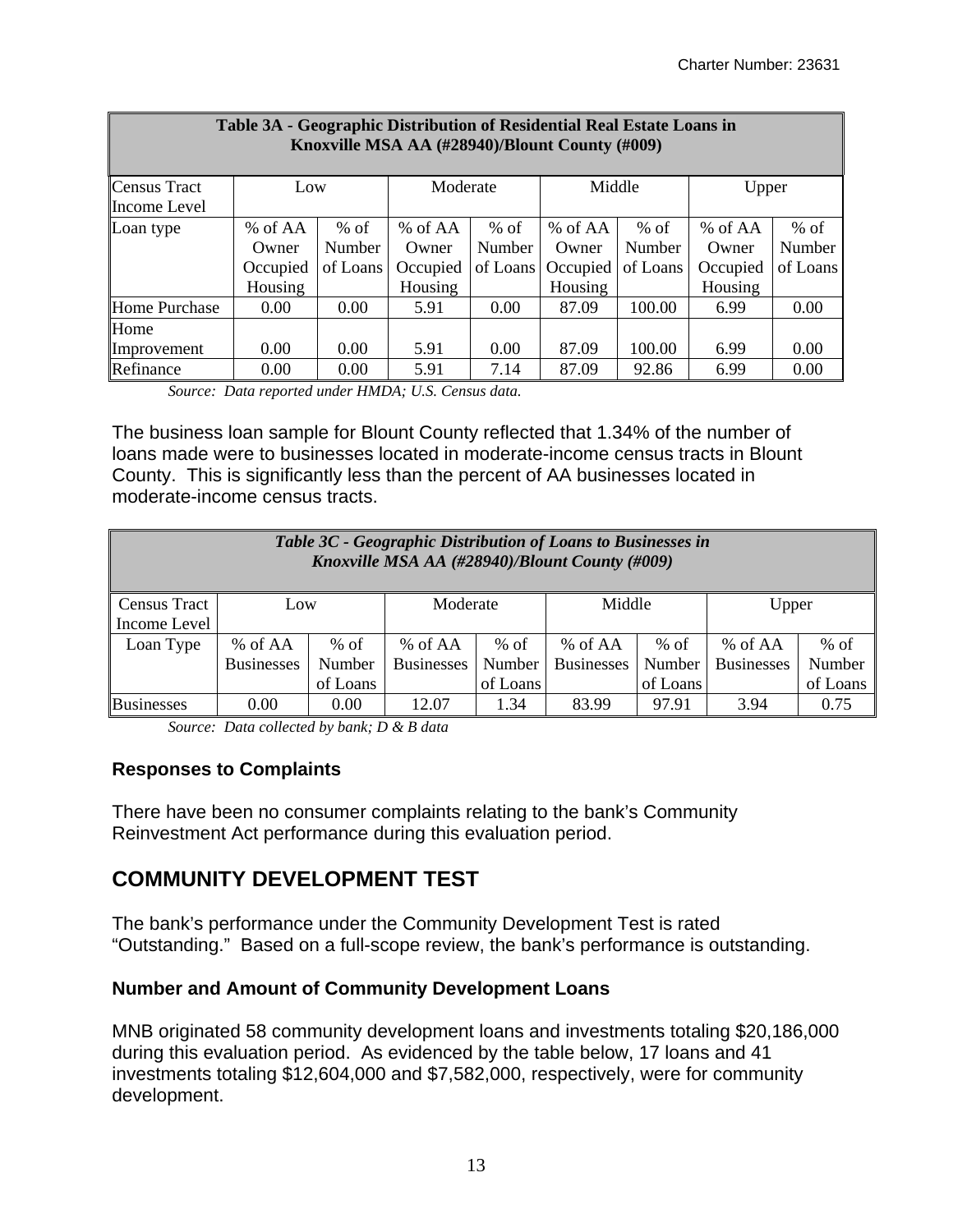| <b>Community Development Lending and Investments in Tennessee AA</b> |     |    |                   |  |  |  |  |  |
|----------------------------------------------------------------------|-----|----|-------------------|--|--|--|--|--|
| <b>Community Development</b><br>Lending                              |     |    |                   |  |  |  |  |  |
|                                                                      |     | #  | \$ Amount (000's) |  |  |  |  |  |
| <b>Originated CD Loans</b>                                           | AA  | 10 | 11,804            |  |  |  |  |  |
| Unfunded Commitments*                                                | N/A | 1  | 800               |  |  |  |  |  |
| <b>Total CD Loans</b>                                                |     | 17 | 12,604            |  |  |  |  |  |
| <b>Community Development</b>                                         |     |    |                   |  |  |  |  |  |
| <b>Investments</b>                                                   |     |    |                   |  |  |  |  |  |
| <b>Qualified Investments</b>                                         | AA  | 5  | 7,313             |  |  |  |  |  |
| <b>Originated Grants/Donations</b>                                   | AA  | 36 | 268               |  |  |  |  |  |
| Unfunded Commitments*                                                | N/A | 0  | 0                 |  |  |  |  |  |
| <b>Total Qualified Investments</b>                                   |     | 41 | 7,582             |  |  |  |  |  |
|                                                                      |     |    |                   |  |  |  |  |  |
| <b>Total Community Development</b><br>Lending and Investments        | AA  | 58 | 20,186            |  |  |  |  |  |

#### **Community Development Loan**

Qualifying community development loans are loans that meet the definition of community development, as defined in the CRA regulation. During the evaluation period, MNB originated 17 community development loans aggregating \$12,604,000. Specific examples of loans qualifying community development organizations are described below.

#### **Loans to Refinance and Construct Apartments for Rental to Low-and Moderate- Income Individuals**

In 2009 MNB originated five loans aggregating \$3,104,112 to refinance and construct apartments for rental to low-and moderate-income individuals. Loans ranged from \$124 thousand to \$921 thousand. Apartment units ranged from 10 to 35 units. These apartments are rented to low- and moderate-income individuals. Monthly apartment rent is less than Tennessee Housing Development Agency (THDA) payment standard.

In 2010 MNB originated one loan aggregating \$327,996 to refinance a 6-unit apartment building for rental to low-and moderate-income individuals. Monthly apartment rent is equal to or under Tennessee Housing Development Agency (THDA) payment standard.

In 2011 MNB originated two loans aggregating \$569,495 to refinance apartment buildings which rent to low-and moderate-income individuals. There were 5 apartment units in one facility and 10 apartments units in the other. Monthly apartment rent is less than THDA payment standard.

#### **Line of Credit to Construct and Sell Single Family Affordable Housing Units**

In 2009 and 2010 MNB originated a \$800,000 line of credit to construct single family affordable housing units in Blount County. Homes are pre-sold prior to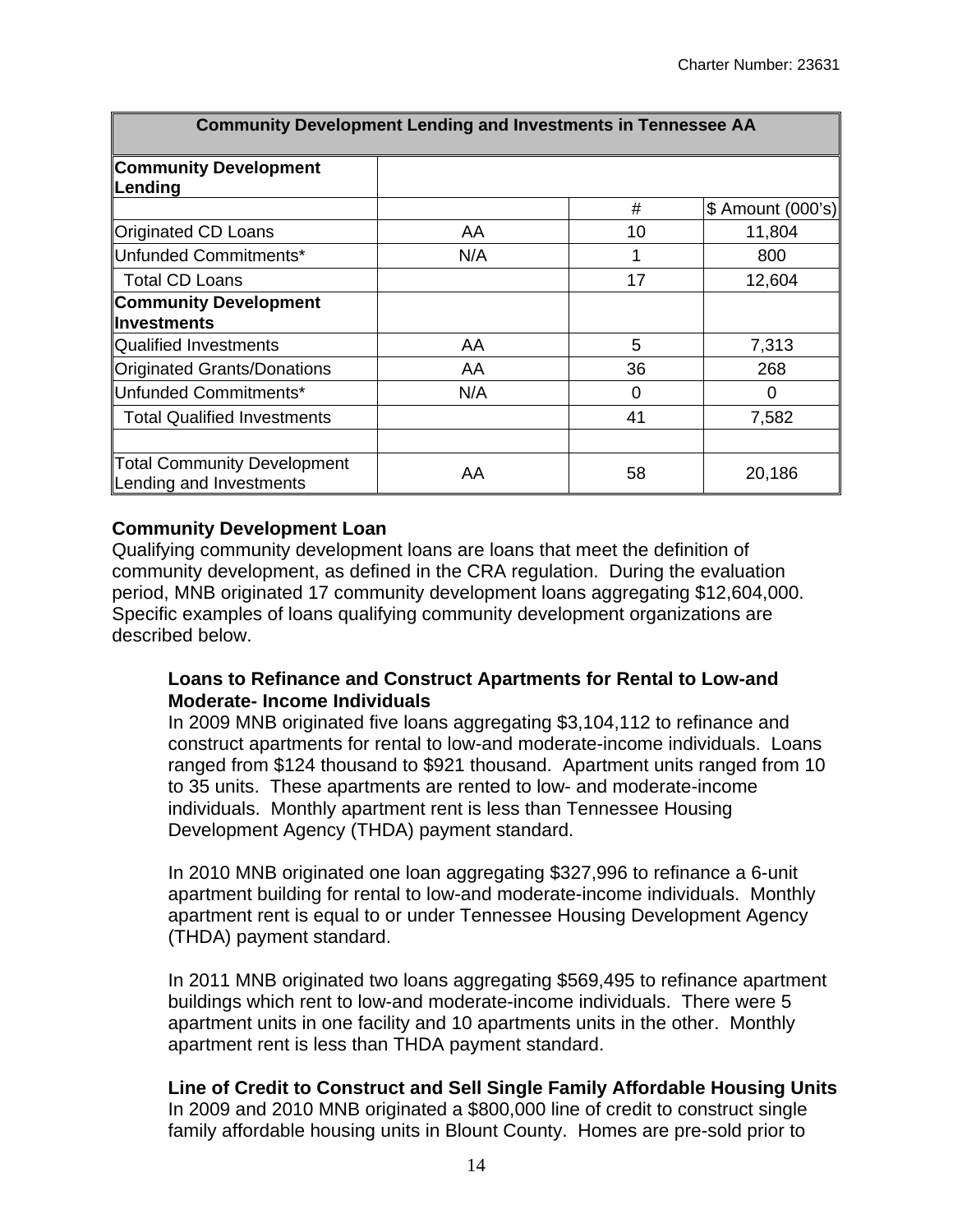construction and buyers are pre-approved by Federation of Appalachian Housing Enterprises, Inc. (FAHE) and THDA.

#### **SBA CDC/504 Loan to Refinance a Local Motel**

In 2010 MNB refinanced a \$7,002,000 SBA CDC/504 loan on a local motel which brought needed jobs to the AA. The CDC/504 loan program is a long-term financing tool, designed to encourage economic development within a community. The 504 Program accomplishes this by providing small businesses with long-term, fixed-rate financing to acquire major fixed assets for expansion or modernization. A Certified Development Company (CDC) is a private, nonprofit corporation which is set up to contribute to economic development within its community. CDCs work with SBA and private sector lenders to provide financing to small businesses, which accomplishes the goal of community economic development.

#### **Number and Amount of Qualified Investments**

#### **Community Development Investments**

Qualifying investments are investments, deposits, membership share, or grants that have as their purpose community development, as defined in the CRA regulation. During the evaluation period, MNB had 41 investments aggregating \$7,582,000. Specific examples of community development investments are described below:

#### **Investment to Provide Financing for Nursing Home Facility**

In 2010 MNB provided permanent financing of \$4,303,600 via a loan participation in a new 108 bed nursing home facility located in Chattanooga, TN. The nursing home is adjacent to the Siskin Hospital Campus in Chattanooga, TN. The St. Barnabas Nursing Home is a non-profit nursing home that offers affordable, quality health and retirement care to senior citizens from low-and moderateincome communities.

#### **Purchase Katrina Investment Deposit (KIDs) Certificate**

In 2009 and 2010 MNB purchased a Katrina Investment Deposit (KIDs) certificate from Liberty Bank and Trust Company in the amount of \$99,000. Liberty Bank issued disaster-related CDs to help finance the reconstruction of New Orleans and to enable its residents to rebuild their lives in the aftermath of Hurricane Katrina. The KIDs are normal CDs in every regard and are FDICinsured up to \$100,000.

#### **Investments in Federal National Mortgage Association Pools**

The remaining investments are Federal National Mortgage Association (FNMA). In 2010 MNB purchased two pools of FNMA loans totaling \$1,531,224 and \$1,279,915, respectively. The pools of loans represent home mortgages in Knoxville, TN of low-and moderate-income individuals. Although out of MNB's assessment area, these qualify for community development investment.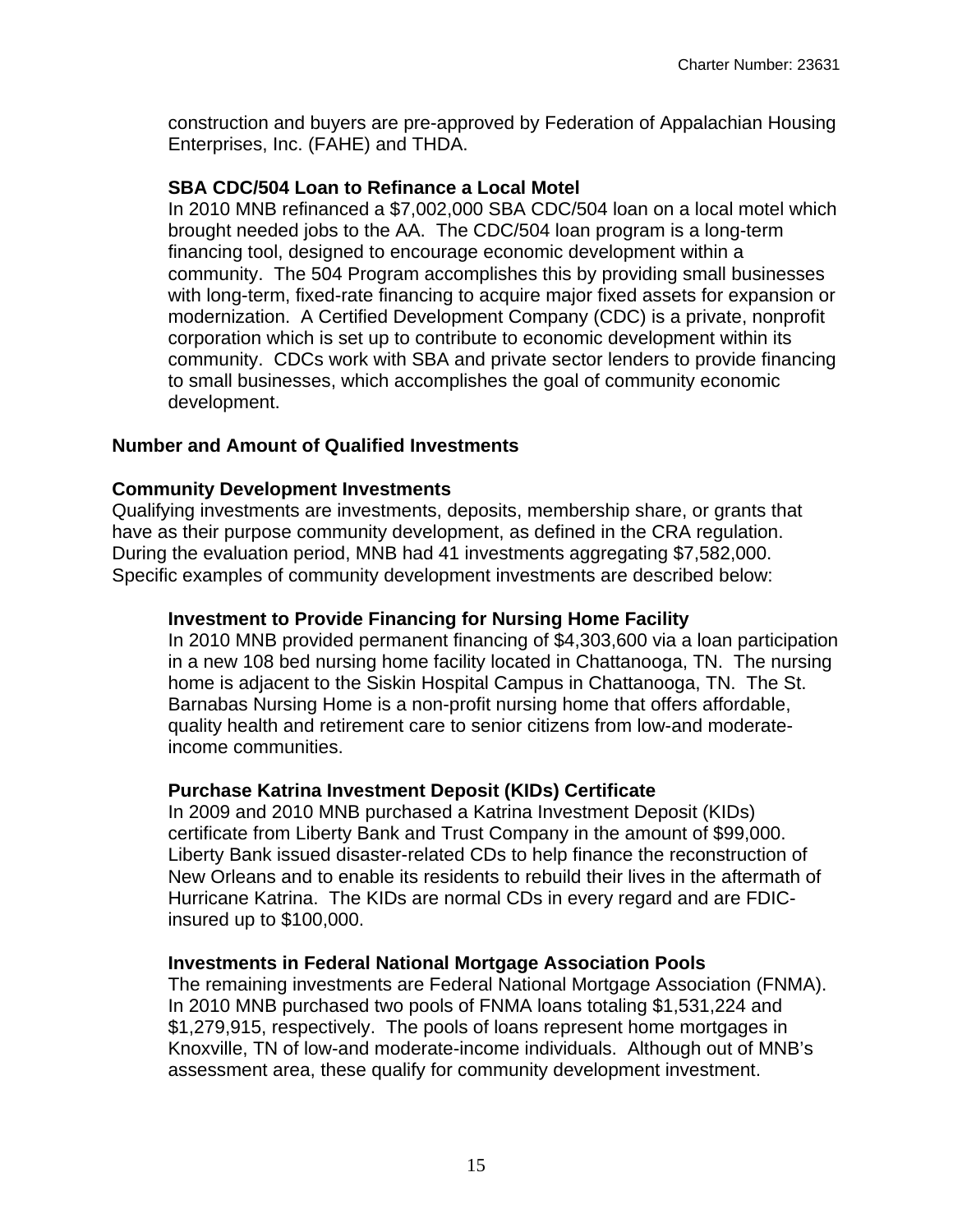#### **Sevier Housing Authority Grant/Donation**

In 2009 MNB approved a \$250,000 grant/donation to the Sevier Housing Authority to insure that low- and-moderate income individuals can connect to sewer and septic lines. Sewer lines must be installed before homes can be renovated or rebuilt for low-and moderate income individuals. The funds have been advanced and the Sevier Housing Authority has constructed four new homes for low-and moderate-income individuals.

#### **Donations**

During this evaluation period, MNB has also been an active supporter in the community through donations aggregating \$268,012 targeted for low- and moderate-income individuals. During the remainder of 2008 following the previous CRA Examination, MNB made 5 donations totaling \$1,161. During 2009, MNB made 18 donations totaling \$13,249. The largest donation during 2009 was \$10,000 to Walter State Community College Building Fund. The majority of attendees are low-and moderate-income students with 61% of students receiving financial aid. During 2010 MNB made 8 donations totaling \$2,300. During 2011, MNB made 4 donations aggregating \$1,302.

*\*"Unfunded Commitments" means legally binding loan and investment commitments that are tracked and recorded by the bank's financial reporting system.* 

## **Extent to Which the Bank Provides Community Development Services**

The level of community development services is "satisfactory." Among other activities, community development services are targeted to low- and moderate-income individuals.

The following are examples of qualifying community development services. MNB has participated in and sponsored several programs that provide community services for low- and moderate-income individuals.

#### **On My Own Financial Literacy Program**

During 2009, 2010, and 2011, MNB employees Mary Brown, Vice President, and Shannon Lethco, Lending Officer, volunteered to teach the "On My Own" Program to local school students. During the assessment period, 25 of the 31 programs presented, or 81%, were to economically disadvantaged schools in the bank's AA. Classes are hands on simulation that encourages students to make wise financial lifestyle choices. The students assume that they are 25 years old and are the primary decision maker of the household. The class teaches the importance of budgeting, saving, and how to avoid excessive credit card debt.

## **Consumer Credit Counseling Service and "Money in Motion" Class**

In 2009 MNB sponsored 3 consumer credit counseling services held at Walter State Community College in Sevierville. These services targeted low- and moderate- income individuals wanting to purchase a residence. The service explained credit bureau beacon scores, discussed low scores, and how to improve credit scores to qualify for a home loan purchase. In 2008 MNB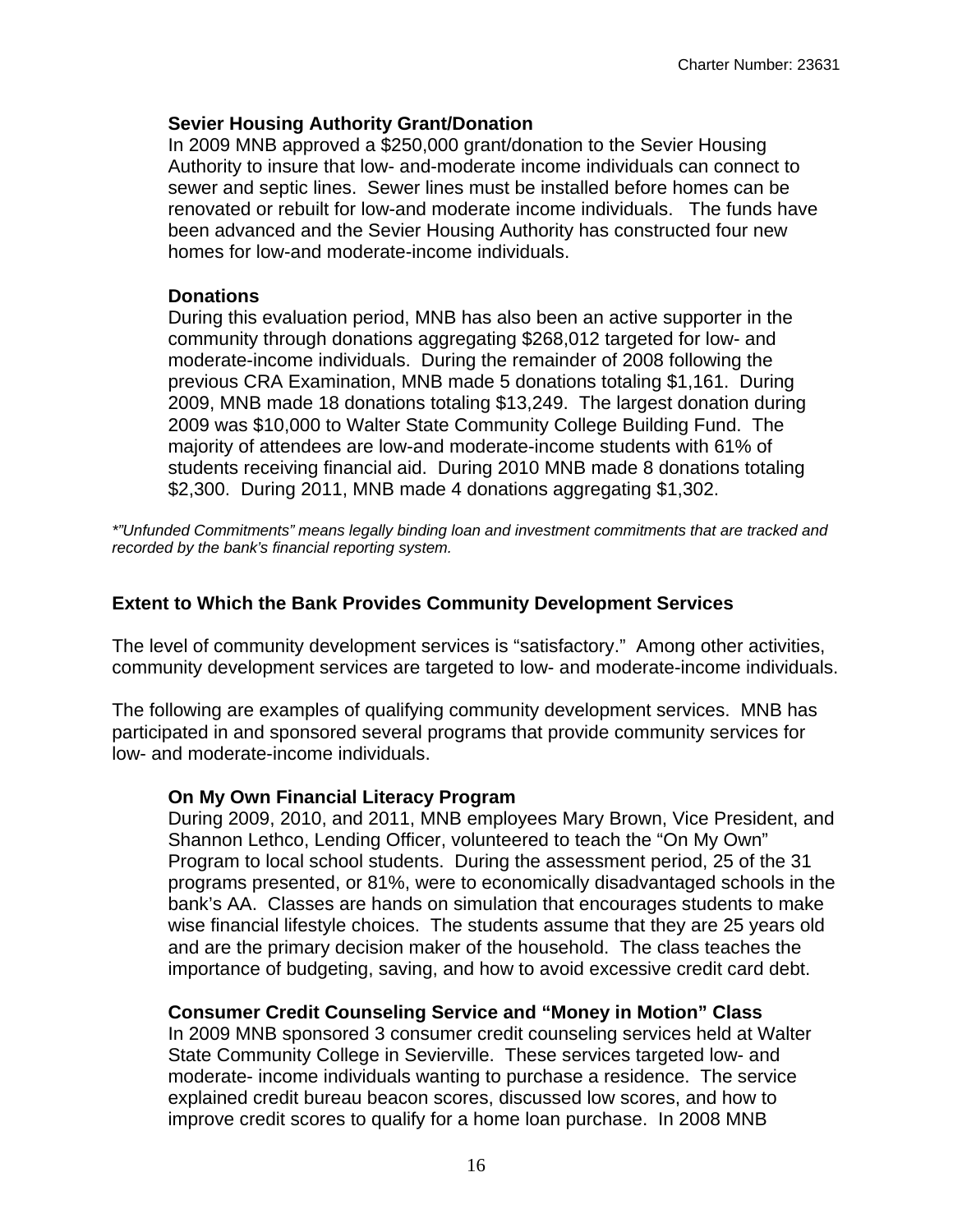sponsored an American Banker Association class entitled "Money in Motion." This is a financial literacy program designed to help teachers educate their students on basic financial skills. Targeted to students in grades 7-12 and using handouts and problem-solving exercises, the materials cover a broad range of subjects. The majority of students in AA schools come from low-and moderate-income families.

#### **Workshop**

In 2009, MNB lenders attended a workshop sponsored by Smoky Mountain Title This event was an open invitation advertised in the paper and on radio which discussed stimulus money tax credit for first time home buyers, how to apply for a mortgage loan, and explained how the process worked. MNB had setup a booth with free promotional material including packets and information about the bank's mortgage products including Rural Development loans. Information targeted low-and moderate-income first time home buyers. Additionally, MNB conducted education on Rural Development, THDA, and conventional mortgage loans at Sevier and Blount County branch locations during 2009.

#### **Mortgage Loan Products**

In 2010 MNB's Mortgage Loan Officer Kelly Marine attended a Board of Realtors meeting to discuss the bank's mortgage products including Rural Development loans. MNB's mortgage loan officer promoted Rural Development loans during this meeting. Available for low- and very low-income households to obtain homeownership, these loans are directly funded by the Government. Applicants may obtain 100% financing to purchase an existing dwelling, purchase a site and construct a dwelling, or purchase newly constructed dwellings located in rural areas. Mortgage payments are based on the household's adjusted income. MNB has been an active rural development loan lender.

#### **THDA and Rural Development Loan Training**

In 2010 Mortgage Loan Officer Kelly Marine provided THDA and Rural Development Loan training to the Sevier County Board of Realtors. Plans are also underway to provide similar training to the Sevier County Women's Council of the Board of Realtors and Blount County Board of Realtors. The objective of the training is to inform realtors about the availability of these residential loan products and provide them with information which they can share with low-and moderate-income customers desiring to purchase a residence.

#### **Other Community Bank Services**

Bank officers, directors, and employees serve as members of boards and other areas of responsibility for organizations within the bank's AAs. These areas of responsibility benefit low-and moderate-income individuals. During 2008, President and CEO Dwight Grizzell served on the Advisory Board for East Tennessee State University, Johnson City, TN. Although the university is not located in the bank's AA, students from Sevier and Blount Counties are enrolled. Twelve bank presidents serve on the advisory board and mentor students. Approximately 65% of the students are on financial aid. Chairman of the Board